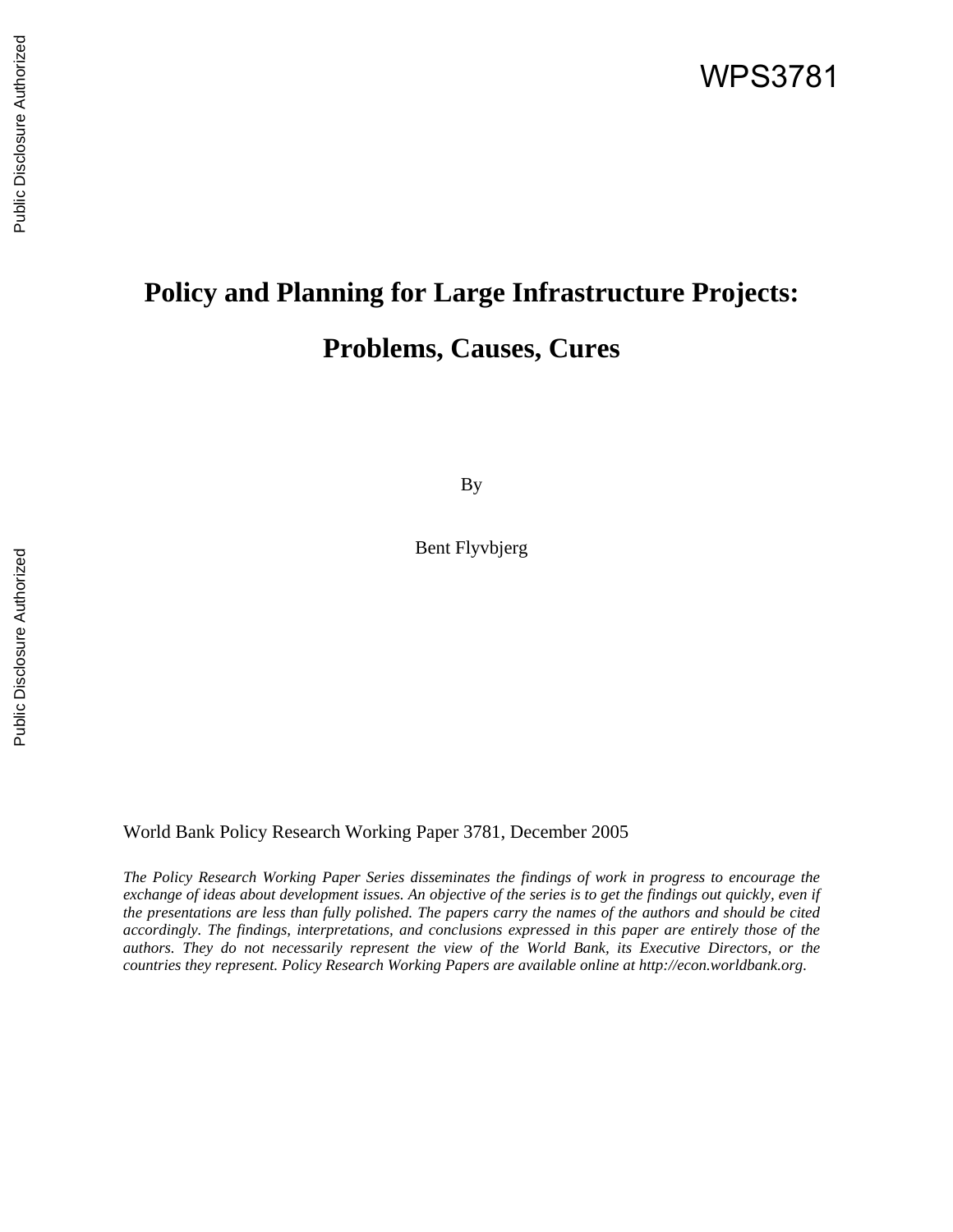# **1. Introduction \***

For a number of years my research group and I have explored different aspects of the planning of large infrastructure projects (Flyvbjerg, Bruzelius, and Rothengatter, 2003; Flyvbjerg, Holm, and Buhl, 2002, 2004, 2005; Flyvbjerg and Cowi, 2004; Flyvbjerg, 2005a, 2005b).1 In this paper I would like to take stock of what we have learned from our research so far.

 First I will argue that a major problem in the planning of large infrastructure projects is the high level of misinformation about costs and benefits that decision makers face in deciding whether to build, and the high risks such misinformation generates. Second I will explore the causes of misinformation and risk, mainly in the guise of optimism bias and strategic misrepresentation. Finally, I will present a number of measures aimed at improved planning and decision making, including changed incentive structures and better planning methods. Thus the paper is organized as a simple triptych consisting in problems, causes, and cures.

 The emphasis will be on transportation infrastructure projects. I would like to mention at the outset, however, that comparative research shows that the problems, causes, and cures we identify for transportation apply to a wide range of other project types including power plants, dams, water projects, concert halls, museums, sports arenas, convention centers, IT systems, oil and gas extraction projects, aerospace projects, and weapons systems (Flyvbjerg, Bruzelius, and Rothengatter, 2003: 18-19; Flyvbjerg, Holm, and Buhl, 2002: 286; Flyvbjerg, 2005a; Altshuler and Luberoff, 2003).

## **2. Problems**

 $\overline{a}$ 

Large infrastructure projects, and planning for such projects, generally have the following characteristics (Flyvbjerg and Cowi, 2004):

- Such projects are inherently risky due to long planning horizons and complex interfaces.
- Technology is often not standard.

<sup>1</sup> By "large infrastructure projects" I here mean the most expensive infrastructure projects that are built in the world today, typically at costs per project from around a hundred million to several billion dollars.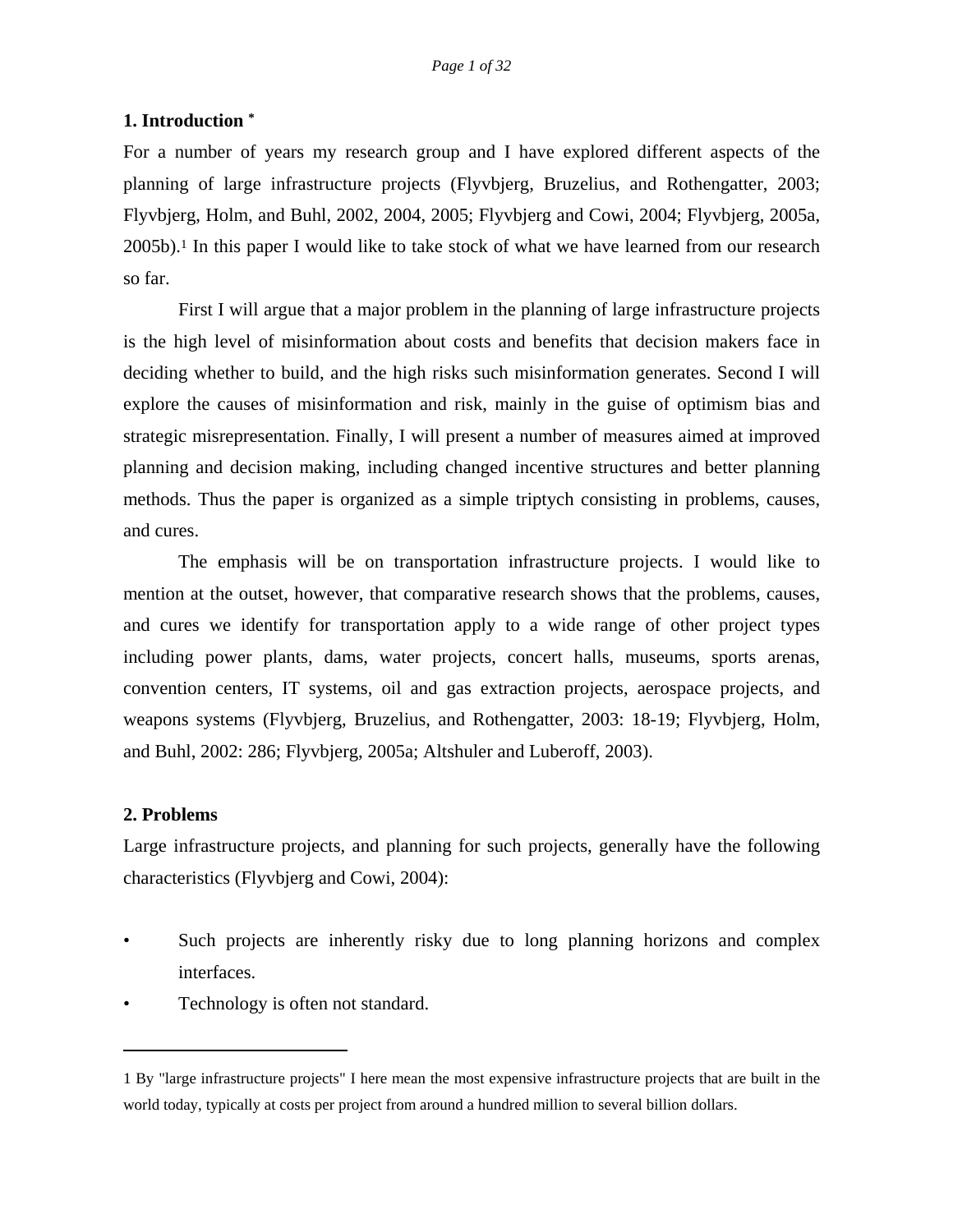- Decision making and planning are often multi-actor processes with conflicting interests.
- Often the project scope or ambition level will change significantly over time.
- Statistical evidence shows that such unplanned events are often unaccounted for, leaving budget contingencies sorely inadequate.
- As a consequence, misinformation about costs, benefits, and risks is the norm.
- The result is cost overruns and/or benefit shortfalls with a majority of projects.

## 2.1 The Size of Cost Overruns and Benefit Shortfalls

For transportation infrastructure projects, Table 1 shows the inaccuracy of construction cost estimates measured as the size of cost overrun.2 For rail, average cost overrun is 44.7 percent measured in constant prices. For bridges and tunnels, the equivalent figure is 33.8 percent, and for roads 20.4 percent. The difference in cost overrun between the three project types is statistically significant, indicating that each type should be treated separately (Flyvbjerg, Holm, and Buhl, 2002).

 The large standard deviations shown in Table 1 are as interesting as the large average cost overruns. The size of the standard deviations demonstrate that uncertainty and risk regarding cost overruns are large, indeed.

 The following key observations pertain to cost overruns in transportation infrastructure projects:

• 9 out of 10 projects have cost overrun.

 $\overline{a}$ 

• Overrun is found in the 20 nations and 5 continents covered by the study.

<sup>&</sup>lt;sup>2</sup> The data are from the largest database of its kind. All costs are construction costs measured in constant prices. Cost overrun, also sometimes called "cost increase" or "cost escalation," is measured according to international convention as actual out-turn costs minus estimated costs in percent of estimated costs. Actual costs are defined as real, accounted construction costs determined at the time of project completion. Estimated costs are defined as budgeted, or forecasted, construction costs at the time of decision to build. For reasons explained in Flyvbjerg (2005b) the figures for cost overrun presented here must be considered conservative.-- Ideally financing costs, operating costs, and maintenance costs would also be included in a study of costs. It is difficult, however, to find valid, reliable, and comparable data on these types of costs across a large number of projects.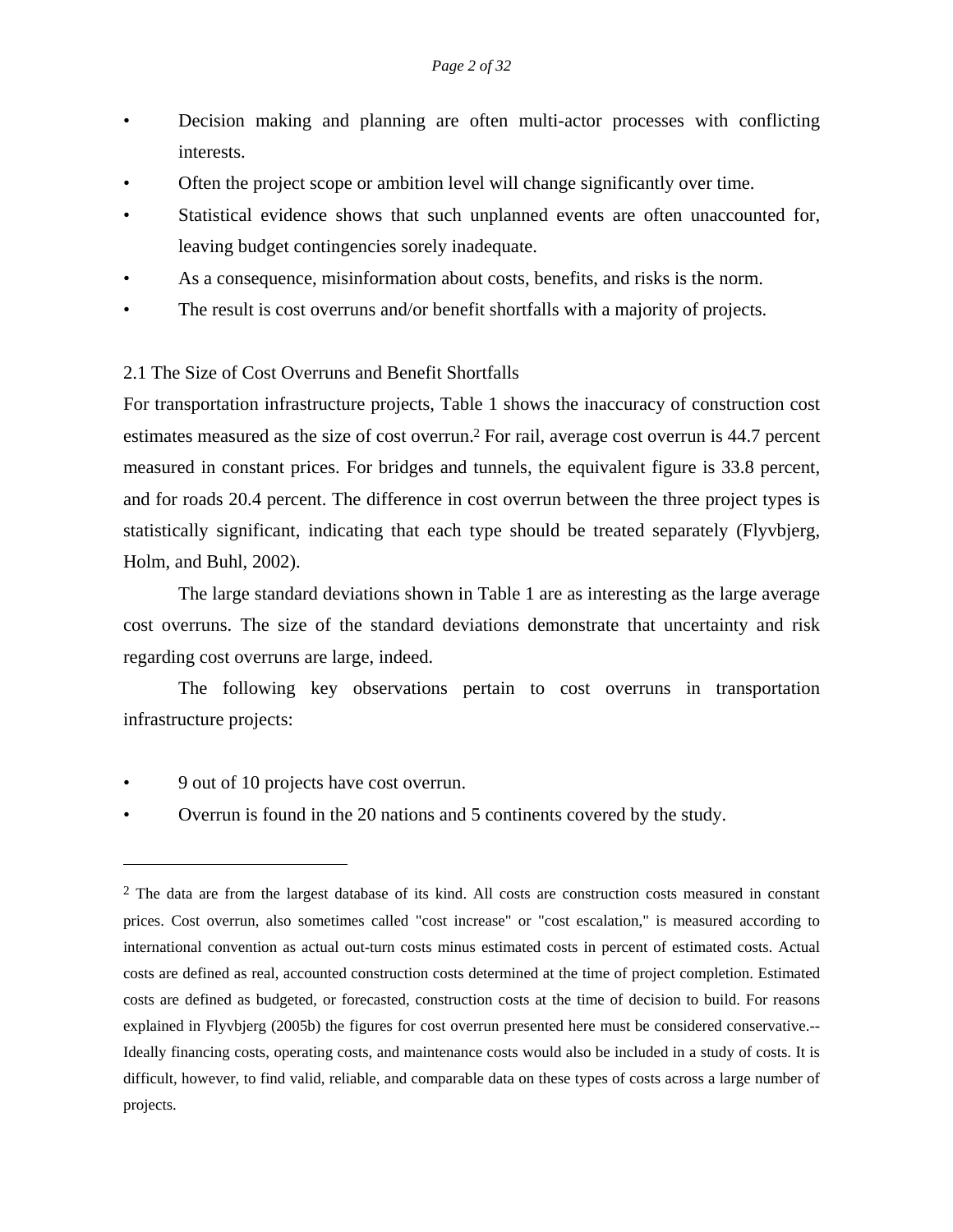• Overrun is constant for the 70-year period covered by the study, estimates have not improved over time.

Table 1: Inaccuracy of transportation project cost estimates by type of project, in constant prices.

| Type of project            | No. of cases $(N)$ | Avg. cost overrun % | Standard deviation |
|----------------------------|--------------------|---------------------|--------------------|
| Rail                       | 58                 | 44.7                | 38.4               |
| <b>Bridges and tunnels</b> |                    | 33.8                | 62.4               |
| Road                       | 167                | 20.4                | 29.9               |

 Table 2 shows the inaccuracy of traffic forecasts for rail and road projects.3 For rail, actual passenger traffic is 51.4 percent lower than estimated traffic on average. This is equivalent to an average overestimate in rail passenger forecasts of no less than 105.6 percent. The result is large benefit shortfalls for rail. For roads, actual vehicle traffic is on average 9.5 percent higher than forecasted traffic. We see that rail passenger forecasts are biased, whereas this is not the case for road traffic forecasts. The difference between rail and road is statistically significant at a high level. Again the standard deviations are large, indicating that forecasting errors vary widely across projects (Flyvbjerg, Holm, and Buhl, 2005; Flyvbjerg, 2005b).

The following observations hold for traffic demand forecasts:

- 84 percent of rail passenger forecasts are wrong by more than  $\pm 20$  percent.
- 9 out of 10 rail projects have overestimated traffic.

 $\overline{a}$ 

- 50 percent of road traffic forecasts are wrong by more than  $\pm 20$  percent.
- The number of roads with overestimated and underestimated traffic, respectively, is about the same.

<sup>&</sup>lt;sup>3</sup> Following international convention, inaccuracy is measured as actual traffic minus estimated traffic in percent of estimated traffic. Rail traffic is measured as number of passengers; road traffic as number of vehicles. The base year for estimated traffic is the year of decision to build. The forecasting year is the first full year of operations (Flyvbjerg, 2005b).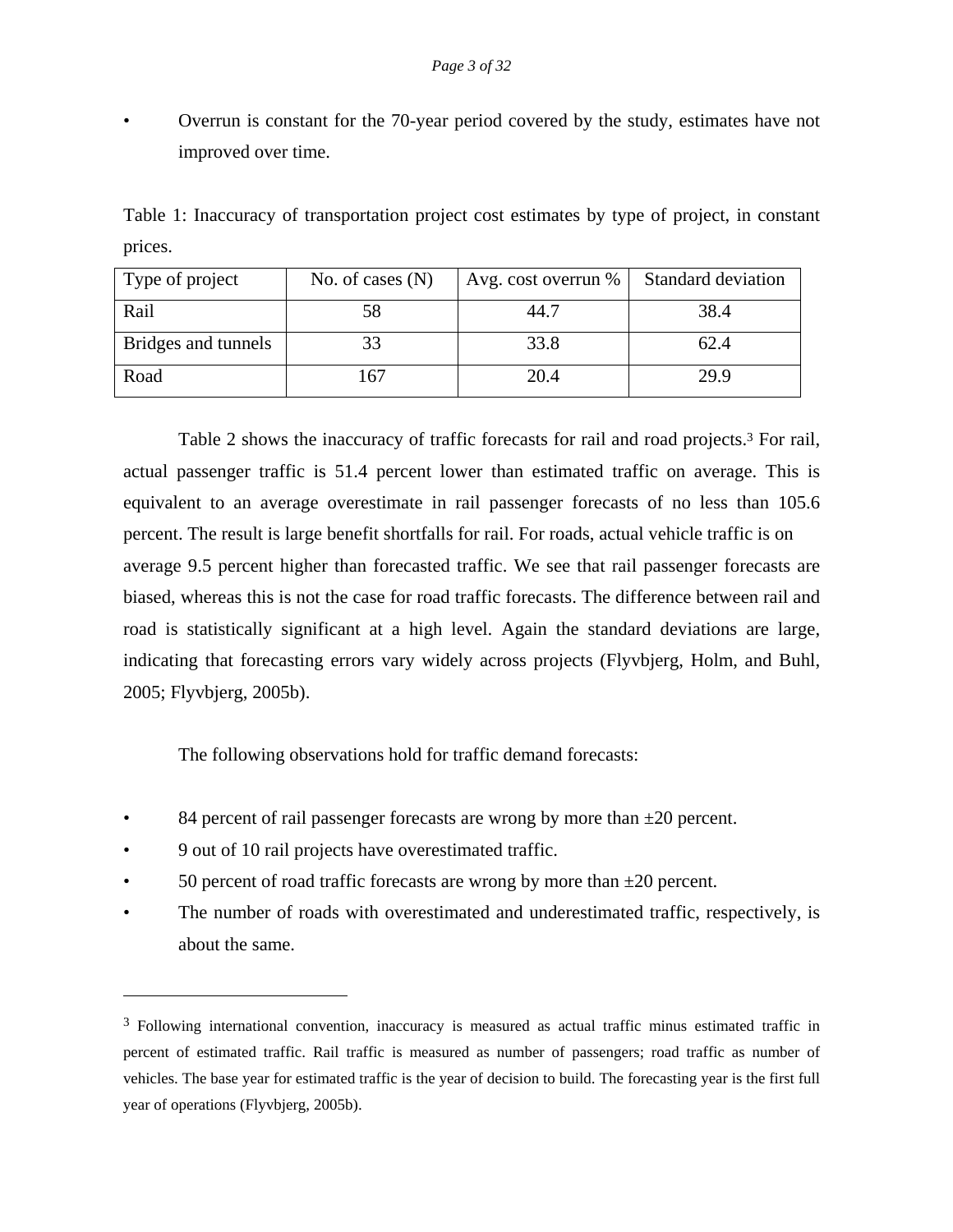- Inaccuracy in traffic forecasts are found in the 14 nations and 5 continents covered by the study.
- Inaccuracy is constant for the 30-year period covered by the study, forecasts have not improved over time.

We conclude that if techniques and skills for arriving at accurate cost and traffic forecasts have improved over time, these improvements have not resulted in an increase in the accuracy of forecasts.

| Type of project | No. of cases $(N)$ | Avg. inaccuracy % | Standard deviation |
|-----------------|--------------------|-------------------|--------------------|
| Rail            |                    | $-51.4$           | 28                 |
| Road            | .83                |                   | 44.3               |

Table 2: Inaccuracy in forecasts of rail passenger and road vehicle traffic.

If we combine the data in tables 1 and 2, we see that for rail an average cost overrun of 44.7 percent combines with an average traffic shortfall of 51.4 percent.4 For roads, an average cost overrun of 20.4 percent combines with a fifty-fifty chance that traffic is also wrong by more than 20 percent. As a consequence, cost benefit analyses and social and environmental impact assessments based on cost and traffic forecasts like those described above will typically be highly misleading.

## *2.2 Examples of Cost Overruns and Benefit Shortfalls*

 $\overline{a}$ 

The list of examples of projects with cost overruns and/or benefit shortfalls is seemingly endless (Flyvbjerg, 2005a). Boston's Big Dig, otherwise known as the Central Artery/Tunnel Project, were 275 percent or US\$11 billion over budget in constant dollars when it opened, and further overruns are accruing due to faulty construction. Actual costs for Denver's \$5 billion International Airport were close to 200 percent higher than estimated costs. The overrun on the San Francisco-Oakland Bay Bridge retrofit was \$2.5 billion, or more than 100 percent, even before construction started. The Copenhagen metro and many other urban

<sup>&</sup>lt;sup>4</sup> For each of twelve urban rail projects, we have data for both cost overrun and traffic shortfall. For these projects average cost overrun is 40.3 percent; average traffic shortfall is 47.8 percent.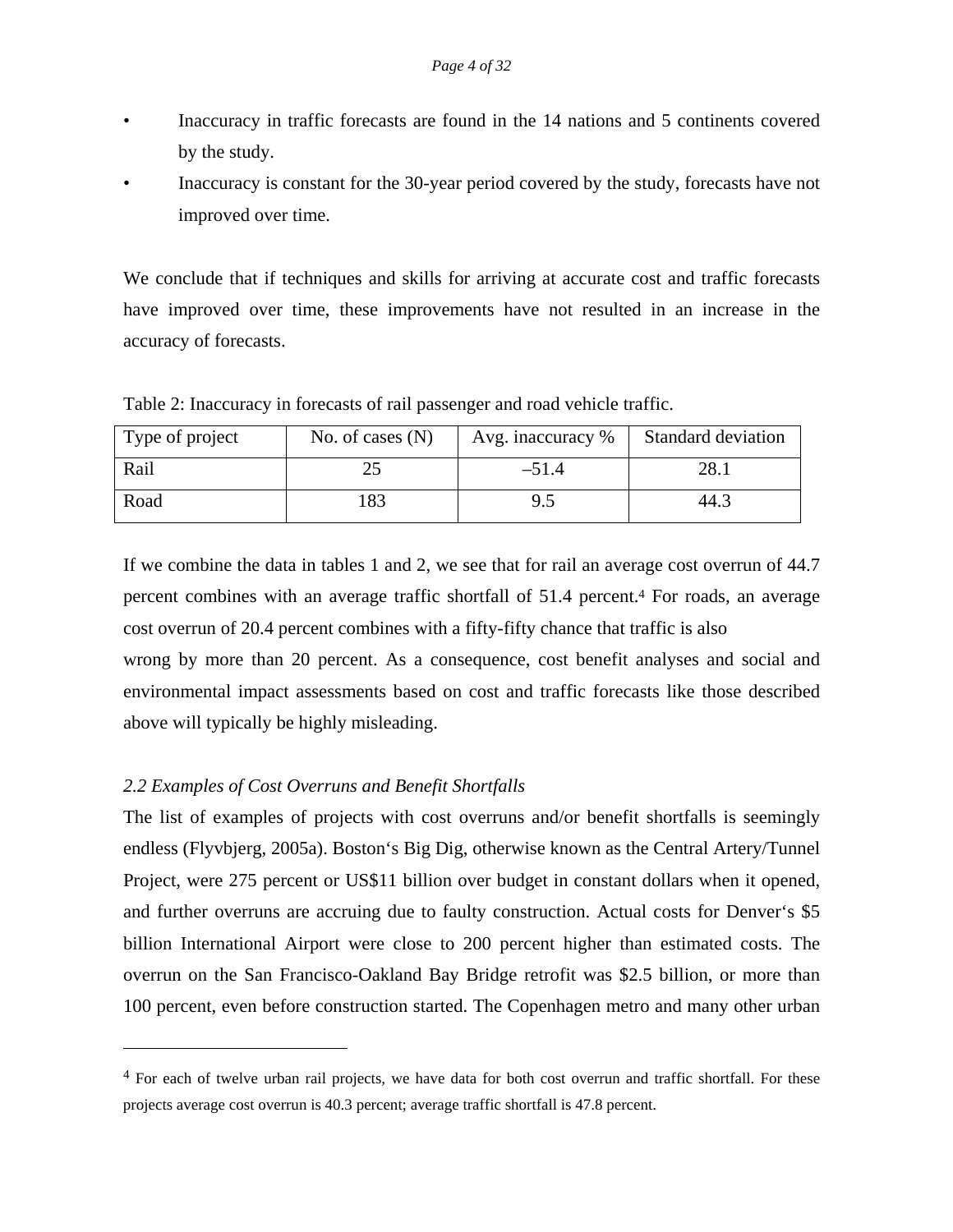rail projects worldwide have had similar overruns. The Channel tunnel between the UK and France came in 80 percent over budget for construction and 140 percent over for financing. At the initial public offering, Eurotunnel, the private owner of the tunnel, lured investors by telling them that 10 percent "would be a reasonable allowance for the possible impact of unforeseen circumstances on construction costs."5 Outside of transportation, the \$4 billion cost overrun for the Pentagon spy satellite program and the over \$5 billion overrun on the International Space Station are typical of defense and aerospace projects. Our studies show that large infrastructure and technology projects tend statistically to follow a pattern of cost underestimation and overrun. Many such projects end up financial disasters. Unfortunately, the consequences are not always only financial, as is illustrated by the NASA space shuttle. Here, the cooking of budgets to make this under-performing project look good on paper has been linked with shortchanged safety upgrades related to the deaths of seven astronauts aboard the Columbia shuttle in 2003 (Flyvbjerg 2004).

 As for benefit shortfalls, consider Bangkok's US\$2 billion Skytrain, a two-track elevated urban rail system designed to service some of the most densely populated areas from the air. The system is greatly oversized, with station platforms too long for its shortened trains. Many trains and cars sit in the garage, because there is no need for them. Terminals are too large, etc. The reason is that actual traffic turned out to be less than half that forecast (Flyvbjerg, Holm, and Buhl, 2005: 132). Every effort has been made to market and promote the train, but the project company has ended up in financial trouble. Even though urban rail is probably a good idea for a dense, congested, and air-polluted city like Bangkok, overinvesting in idle capacity is hardly the best way to use resources, especially in a developing nation in which capital for investment is particularly scarce. Such benefit shortfalls are common and have also haunted the Channel tunnel, the Los Angeles and Copenhagen metros, and Denver's International Airport.

 Other projects with cost overruns and/or benefit shortfalls are, in North America: the F/A-22 fighter aircraft; FBI's Trilogy information system; Ontario's Pickering nuclear plant; subways in numerous cities, including Miami and Mexico City; convention centers in Houston, Los Angeles, and other cities; the Animas-La Plata water project; the Sacramento regional sewer system renewal; the Quebec Olympic stadium; Toronto's Sky Dome; the

 $\overline{a}$ 

<sup>5</sup> Quoted from "Under Water Over Budget," *The Economist*, October 7, 1989, 37–38.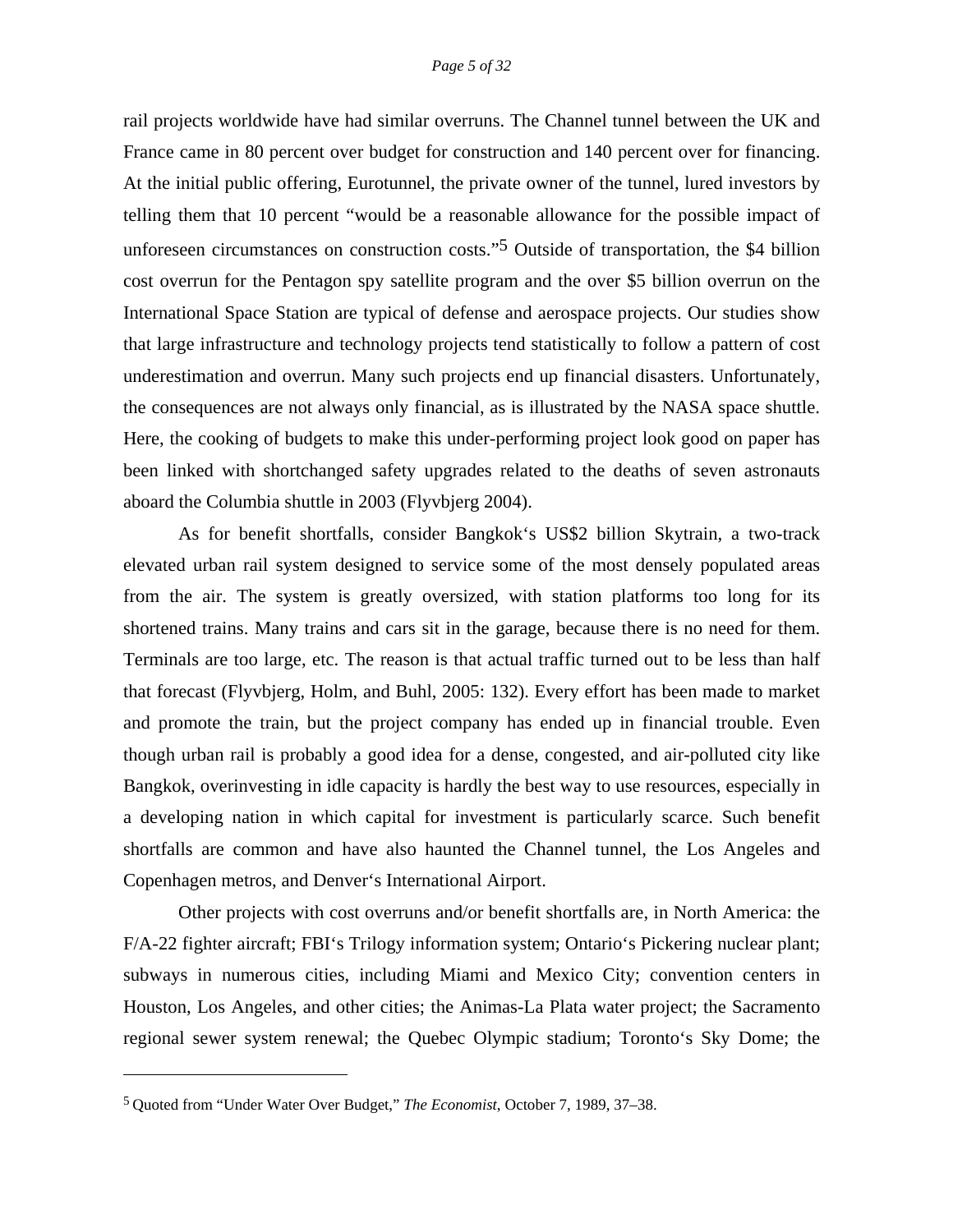#### *Page 6 of 32*

Washington Public Power Supply System; and the Iraq reconstruction effort. In Europe: the Eurofighter military jet, the new British Library, the Millennium Dome, the Nimrod maritime patrol plane, the UK West Coast rail upgrade and the related Railtrack fiscal collapse, the Astute attack submarine, the Humber Bridge, the Tyne metro system, the Scottish parliament building, the French Paris Nord TGV, the Berlin-Hamburg maglev train, Hanover's Expo 2000, Athens' 2004 Olympics, Russia's Sakhalin-1 oil and gas project, Norway's Gardermo airport, the Øresund Bridge between Sweden and Denmark, and the Great Belt rail tunnel linking Scandinavia with continental Europe. In Australasia: Sydney's Olympic stadiums, Japan's Joetsu Shinkansen high-speed rail line, India's Sardar Sarovar dams, the Surat-Manor toll way project, Calcutta's metro, and Malaysia's Pergau dam. I end the list here only for reasons of space.

## *2.3 Why Cost Overruns and Benefit Shortfalls Are a Problem*

Cost overruns and benefit shortfalls of the frequency and size described above are a problem for the following reasons:

- They lead to a Pareto-inefficient allocation of resources, *i.e.*, waste.
- They lead to delays and further cost overruns and benefit shortfalls.
- They destabilize policy, planning, implementation, and operations of projects.
- The problem is getting bigger, because projects get bigger.

Let's consider each point in turn. First, an argument often heard in the planning of large infrastructure projects is that cost and benefit forecasts at the planning stage may be wrong, but if one assumes that forecasts are wrong by the same margin across projects, cost-benefit analysis would still identify the best projects for implementation. The ranking of projects would not be affected by the forecasting errors, according to this argument. However, the large standard deviations shown in tables 1 and 2 falsify this argument. The standard deviations show that cost and benefit estimates are not wrong by the same margin across projects; errors vary extensively and this will affect the ranking of projects. Thus we see that misinformation about costs and benefits at the planning stage is likely to lead to Paretoinefficiency, because in terms of standard cost-benefit analysis decision makers are likely to implement inferior projects.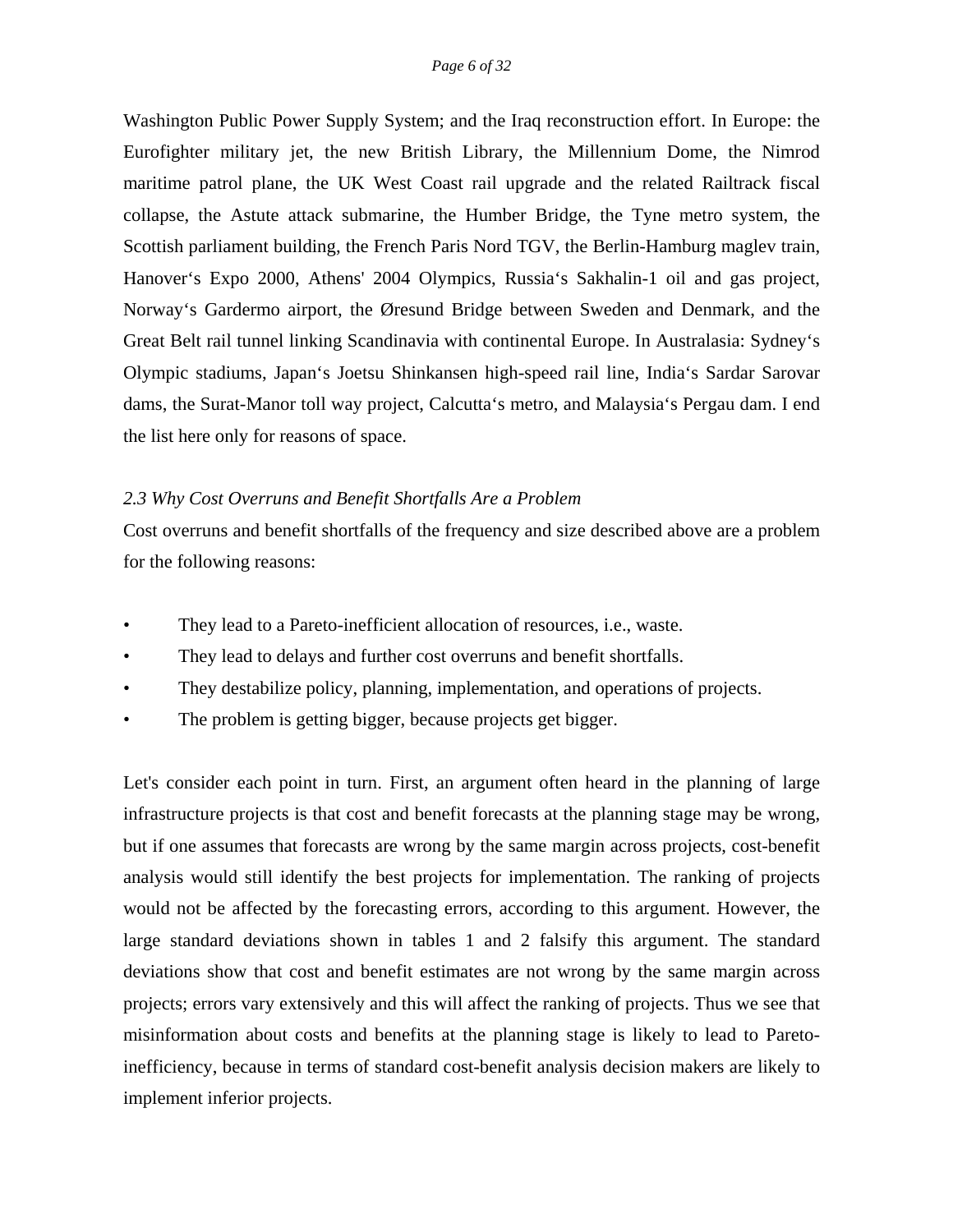#### *Page 7 of 32*

 Second, cost overruns of the size described above typically lead to delays, because securing additional funding to cover overruns often takes time. In addition, projects may need to be re-negotiated or re-approved when overruns are large, as the data show they often are (Flyvbjerg, 2005a). In a separate study, we demonstrated that delays in transportation infrastructure implementation are very costly, increasing the percentage construction cost overrun measured in constant prices by 4.64 percentage points per year of delay incurred after the time of decision to build (Flyvbjerg, Holm, and Buhl, 2004). For a project of, say, US\$8 billion--that is the size range of the Channel tunnel and about half the size of Boston's Big Dig--the expected average cost of delay would be approximately \$370 million/year, or about \$1 million/day.--Benefit shortfalls are an additional consequence of delays, because delays result in later opening dates and thus

extra months or years without revenues. Because many large infrastructure projects are loanfinanced and have long construction periods, they are particularly sensitive to delays, as delays result in increased debt, increased interest payments, and longer payback periods.

 Third, large cost overruns and benefit shortfalls tend to destabilize policy, planning, implementation, and operations. For example, after several overruns in the initial phase of the Sydney Opera House, the Parliament of New South Wales decided that every further 10 percent increase in the budget would need their approval. After this decision, the Opera House became a political football needing constant re-approval. Every overrun set off an increasingly menacing debate about the project, in Parliament and outside, with total cost overruns ending at 1,400 percent. The unrest drove the architect off the project, destroyed his career and oeuvre, and produced an Opera House unsuited for opera. Many other projects have experienced similar, if less spectacular, unrest, including the Channel Tunnel, Boston's Big Dig, and Copenhagen's metro.

 Finally, as projects grow bigger, the problems with cost overruns and benefit shortfalls also grow bigger and more consequential (Flyvbjerg, Holm, and Buhl, 2004: 12). Some megaprojects are becoming so large in relation to national economies that cost overruns and benefit shortfalls from even a single project may destabilize the finances of a whole country or region. This occurred when the billion-dollar cost overrun on the 2004 Athens Olympics affected the credit rating of Greece and when benefit shortfalls hit Hong Kong's new \$20 billion Chek Lap Kok airport after it opened in 1998. The desire to avoid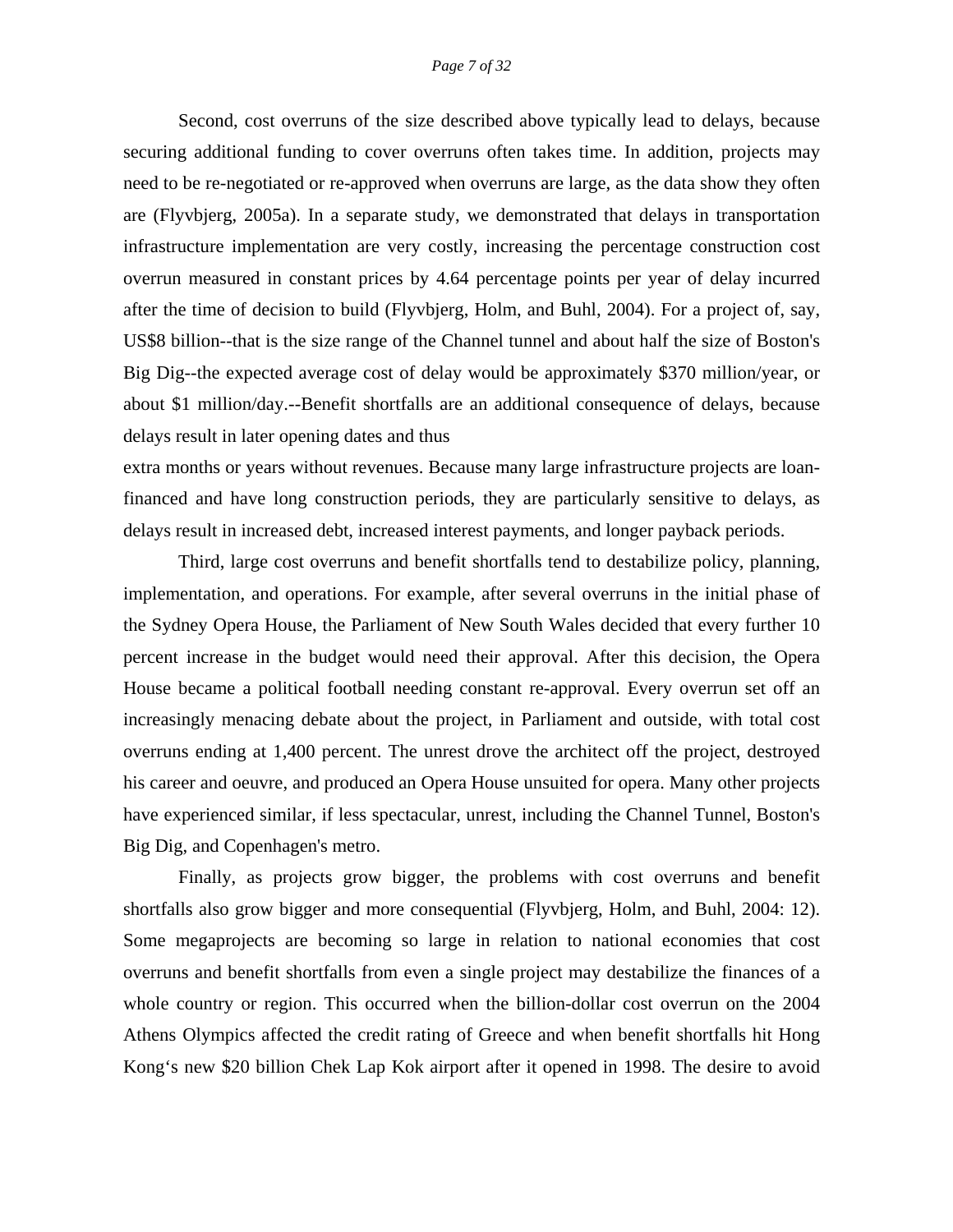#### *Page 8 of 32*

national fiscal distress has recently become an important driver in attempts at reforming the planning of large infrastructure projects, as we will see later.

## *2.4 Policy Implications*

The policy implications of the results presented above are clear:

- Lawmakers, investors, and the public cannot trust information about costs, benefits, and risks of large infrastructure projects produced by promoters and planners of such projects.
- The current way of planning large infrastructure projects is ineffective in conventional economic terms, i.e., it leads to Pareto-inefficient investments.
- There is a strong need for reform in policy and planning for large infrastructure projects.

Before depicting what reform may look like in this expensive and consequential policy area, we will examine the causes of cost overruns and benefit shortfalls.

## **3. Causes**

Three main types of explanation exist that claim to account for inaccuracy in forecasts of costs and benefits: technical, psychological, and political-economic explanations.

## *3.1 Technical Explanations*

 Technical explanations account for cost overruns and benefit shortfalls in terms of imperfect forecasting techniques, inadequate data, honest mistakes, inherent problems in predicting the future, lack of experience on the part of forecasters, etc. This is the most common type of explanation of inaccuracy in forecasts (Ascher, 1978; Flyvbjerg, Holm, and Buhl, 2002, 2005; Morris and Hough, 1987; Wachs, 1990). Technical error may be reduced or eliminated by developing better forecasting models, better data, and more experienced forecasters, according to this explanation.

## *3.2 Psychological Explanations*

 Psychological explanations account for cost overruns and benefit shortfalls in terms of what psychologists call the planning fallacy and optimism bias. Such explanations have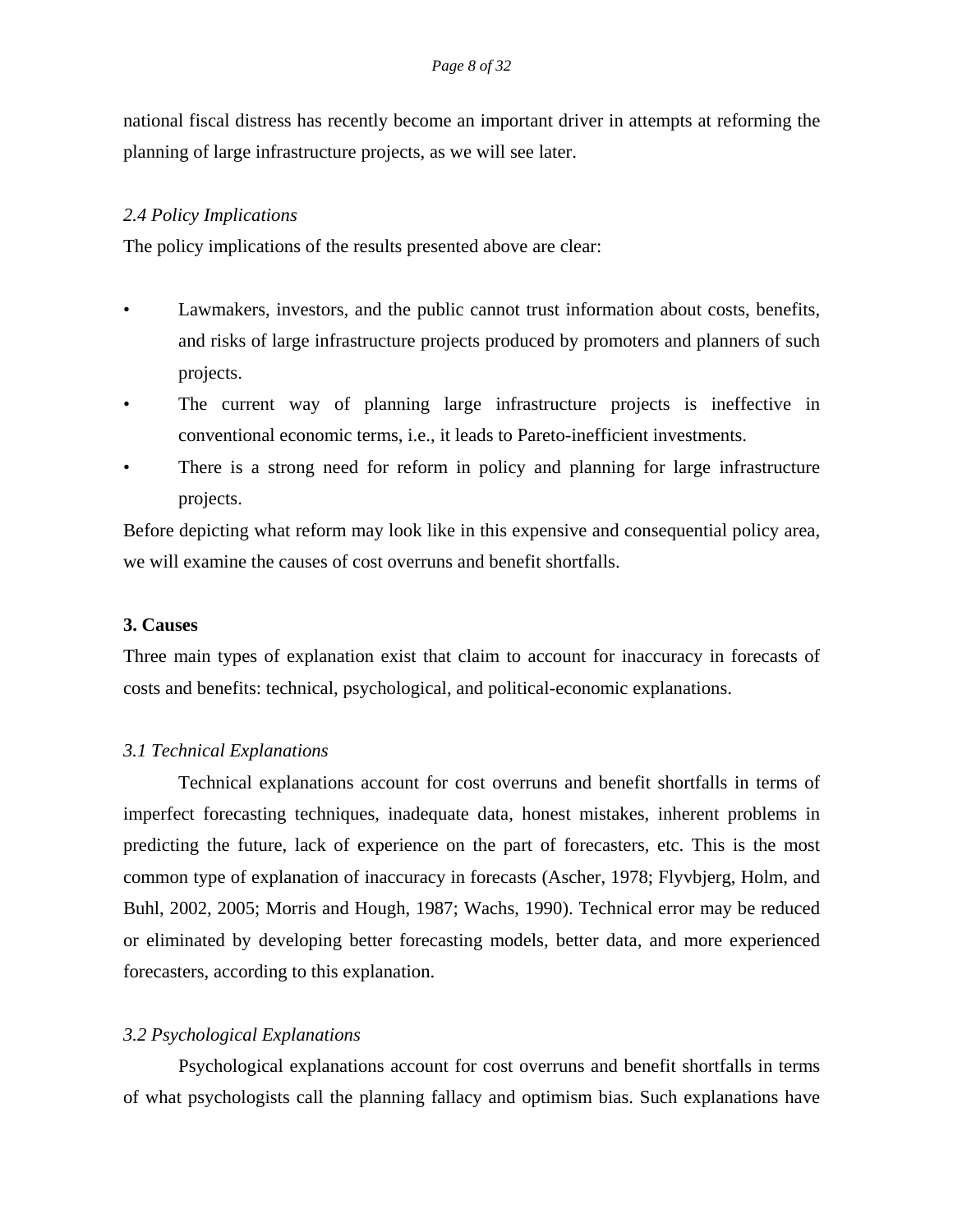been developed by Kahneman and Tversky (1979), Kahneman and Lovallo (1993), and Lovallo and Kahneman (2003). In the grip of the planning fallacy, planners and project promoters make decisions based on delusional optimism rather than on a rational weighting of gains, losses, and probabilities. They overestimate benefits and underestimate costs. They involuntarily spin scenarios of success and overlook the potential for mistakes and miscalculations. As a result, planners and promoters pursue initiatives that are unlikely to come in on budget or on time, or to ever deliver the expected returns.

 Overoptimism can be traced to cognitive biases, that is, errors in the way the mind processes information. These biases are thought to be ubiquitous, but their effects can be tempered by simple reality checks, thus reducing the odds that people and organizations will rush blindly into unprofitable investments of money and time.

## *3.3 Political-Economic Explanations*

Political-economic explanations see planners and promoters as deliberately and strategically overestimating benefits and underestimating costs when forecasting the outcomes of projects. They do this in order to increase the likelihood that it is their projects, and not the competition's, that gain approval and funding. Political-economic explanations have been set forth by Flyvbjerg, Holm, and Buhl (2002, 2005) and Wachs (1989,1990). According to such explanations planners and promoters purposely spin scenarios of success and gloss over the potential for failure. Again, this results in the pursuit of ventures that are unlikely to come in on budget or on time, or to deliver the promised benefits.

Strategic misrepresentation can be traced to political and organizational pressures, for instance competition for scarce funds or jockeying for position, and it is rational in this sense. If we now define a lie in the conventional fashion as making a statement intended to deceive others (Bok, 1979: 14; Cliffe et al., 2000: 3), we see that deliberate misrepresentation of costs and benefits is lying, and we arrive at one of the most basic explanations of lying that exists: Lying pays off, or at least political and economic agents believe it does. Where there is political pressure there is misrepresentation and lying, according to this explanation, but misrepresentation and lying can be moderated by measures of accountability.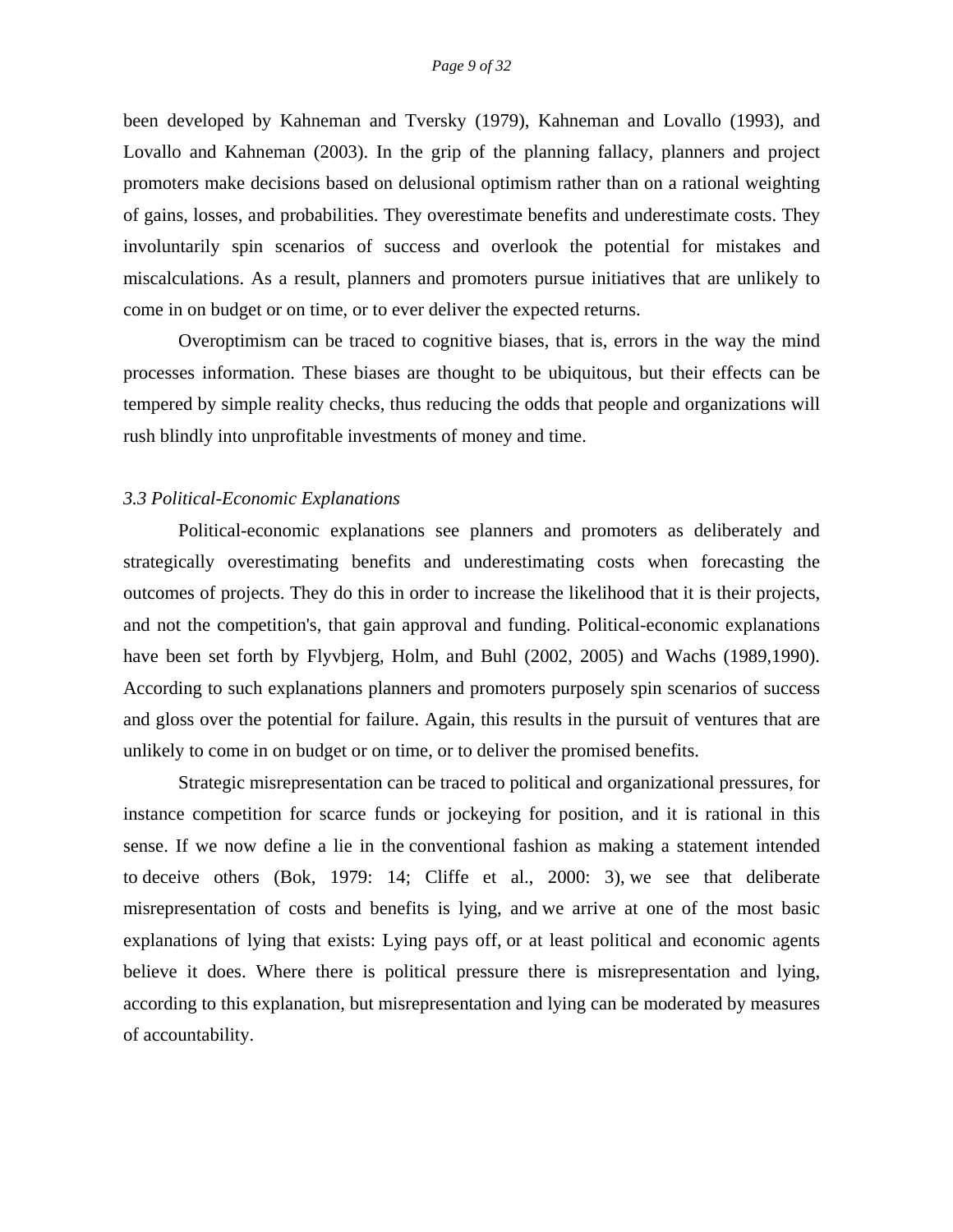## *3.4 How Valid Are Explanations?*

How well does each of the three explanations of forecasting inaccuracy--technical, psychological, and political-economic --account for the data on cost overruns and benefit shortfalls presented earlier? This is the question to be answered in this section.

 Technical explanations have, as mentioned, gained widespread credence among forecasters and planners (Ascher, 1978; Flyvbjerg, Holm, and Buhl, 2002, 2005). It turns out, however, that such credence could mainly be upheld because until now samples have been too small to allow tests by statistical methods. The data presented above, which come from the first large-sample study in the field, lead us to reject technical explanations of forecasting inaccuracy. Such explanations do not fit the data well. First, if misleading forecasts were truly caused by technical inadequacies, simple mistakes, and inherent problems with predicting the future, we would expect a less biased distribution of errors in forecasts around zero. In fact, we have found with high statistical significance that for four out of five distributions of forecasting errors, the distributions have a mean statistically different from zero. Only the data for inaccuracy in road traffic forecasts have a statistical distribution that seem to fit with explanations in terms of technical forecasting error. Second, if imperfect techniques, inadequate data, and lack of experience were main explanations of inaccuracies, we would expect an improvement in accuracy over time, since in a professional setting errors and their sources would be recognized and addressed through the refinement of data collection, forecasting methods, etc. Substantial resources have in fact been spent over several decades on improving data and methods. Still our data show that this has had no effect on the accuracy of forecasts. Technical factors, therefore, do not appear to explain the data. It is not so-called forecasting "errors" or their causes that need explaining. It is the fact that in a large majority of cases, costs are underestimated and benefits overestimated. We may agree with proponents of technical explanations that it is, for example, impossible to predict for the individual project exactly *which* geological, environmental, or safety problems will appear and make costs soar. But we maintain that it is possible to predict the risk, based on experience from other projects, *that* some such problems will haunt a project and how this will affect costs. We also maintain that such risk can and should be accounted for in forecasts of costs, but typically is not. For technical explanations to be valid, they would have to explain why forecasts are so consistent in ignoring cost and benefit risks over time, location, and project type.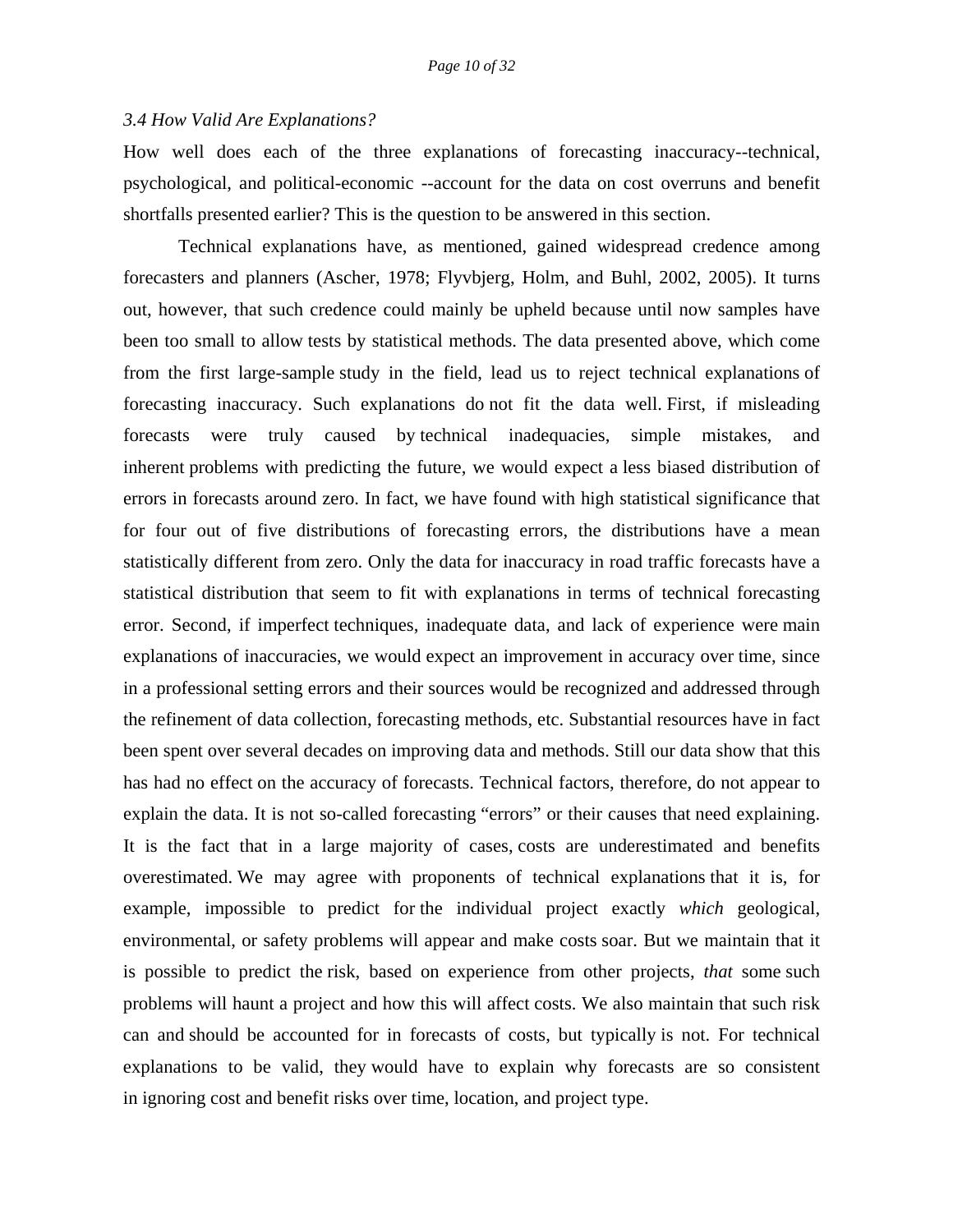Psychological explanations better fit the data. The existence of optimism bias in planners and promoters would result in actual costs being higher and actual benefits being lower than those forecasted. Consequently, the existence of optimism bias would be able to account, in whole or in part, for the peculiar bias found in most of our data. Interestingly, however, when you ask forecasters about causes for forecasting inaccuracies in actual forecasts, they do not mention optimism bias as a main cause of inaccuracy (Flyvbjerg, Holm, and Buhl, 2005: 138-140). This could of course be because optimism bias is unconscious and thus not reflected by forecasters. After all, there is a large body of experimental evidence for the existence of optimism bias (Buehler et al., 1994; Buehler, Griffin, and MacDonald, 1997; Newby-Clark et al. 2000). However, the experimental data are mainly from simple, non-professional settings. This is a problem for psychological explanations, because it remains an open question whether they are general and apply beyond such simple settings. Optimism bias would be an important and credible explanation of underestimated costs and overestimated benefits in infrastructure forecasting if estimates were produced by inexperienced forecasters, i.e., persons who were estimating costs and benefits for the first or second time and who were thus unknowing about the realities of infrastructure building and were not drawing on the knowledge and skills of more experienced colleagues. Such situations may exist and may explain individual cases of inaccuracy. But given the fact that in modern society it is a defining characteristic of professional expertise that it is constantly tested--through scientific analysis, critical assessment, and peer review--in order to root out bias and error, it seems unlikely that a whole profession of forecasting experts would continue to make the same mistakes decade after decade instead of learning from their actions. Learning would result in the reduction, if not elimination, of optimism bias, which would then result in estimates becoming more accurate over time. But our data clearly shows that this has not happened. The profession of forecasters would indeed have to be an optimistic--and non-professional--group to keep their optimism bias throughout the 70-year period our study covers for costs, and the 30-year period covered for patronage, and not learn that they were deceiving themselves and others by underestimating costs and overestimating benefits. This would account for the data, but is not a credible explanation. Therefore, on the basis of our data, we are led to reject optimism bias as a primary cause of cost underestimation and benefit overestimation.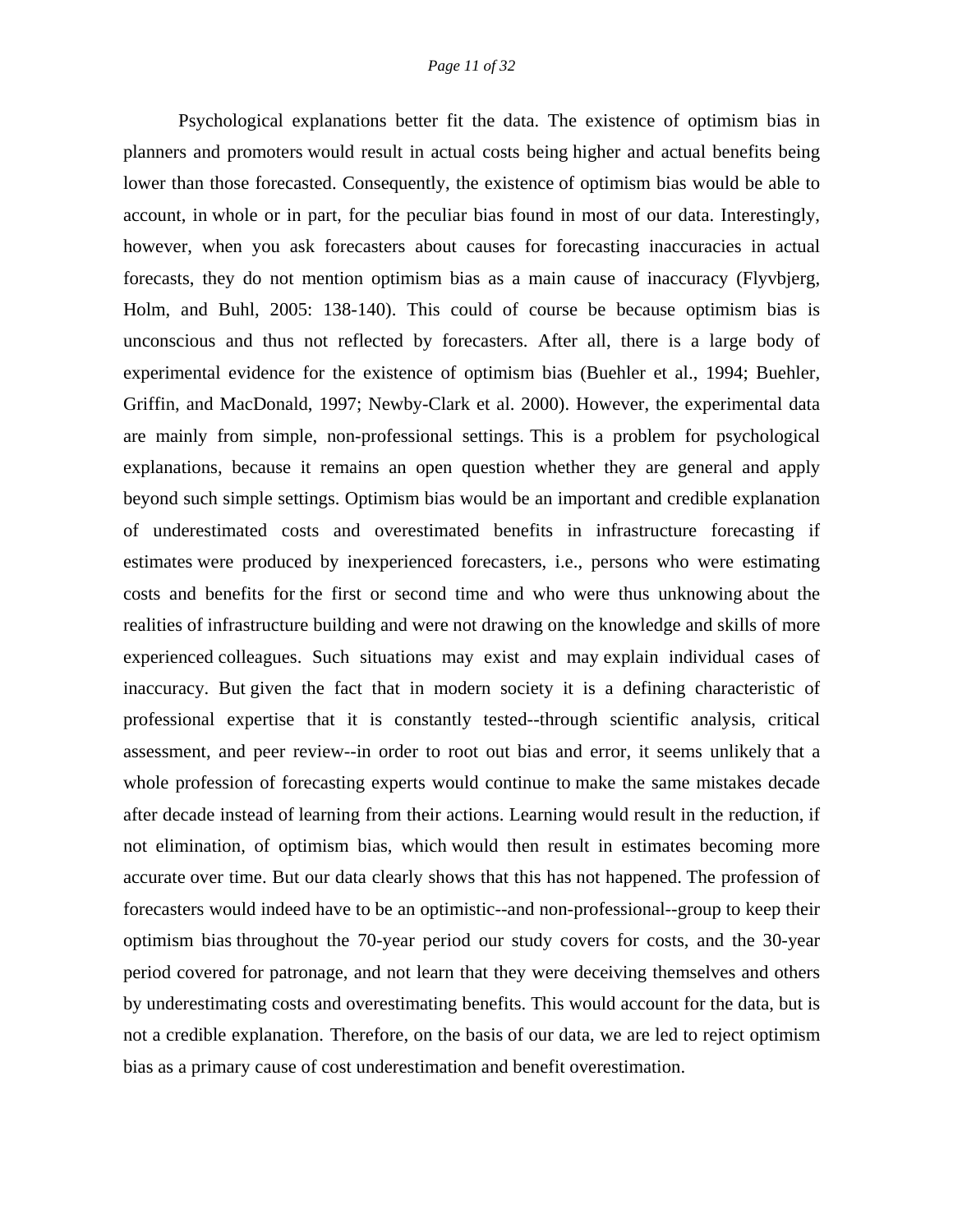Political-economic explanations and strategic misrepresentation account well for the systematic underestimation of costs and overestimation of benefits found in the data. A strategic estimate of costs would be low, resulting in cost overrun, whereas a strategic estimate of benefits would be high, resulting in benefit shortfalls. A key question for explanations in terms of strategic misrepresentation is whether estimates of costs and benefits are intentionally biased to serve the interests of promoters in getting projects started. This question raises the difficult issue of lying. Questions of lying are notoriously hard to answer, because a lie is making a statement intended to deceive others, and in order to establish whether lying has taken place, one must therefore know the intentions of actors. For legal, economic, moral, and other reasons, if promoters and planners have intentionally cooked estimates of costs and benefits to get a project started, they are unlikely to formally tell researchers or others that this is the case. Despite such problems, two studies exist that succeeded in getting forecasters to talk about strategic misrepresentation (Flyvbjerg and Cowi, 2004; Wachs 1990).

 Flyvbjerg and Cowi (2004) interviewed public officials, planners, and consultants who had been involved in the development of large UK transportation infrastructure projects. A planner with a local transportation authority is typical of how respondents explained the basic mechanism of cost underestimation:

"You will often as a planner know the real costs. You know that the budget is too low but it is difficult to pass such a message to the counsellors [politicians] and the private actors. They know that high costs reduce the chances of national funding."

Experienced professionals like the interviewee know that outturn costs will be higher than estimated costs, but because of political pressure to secure funding for projects they hold back this knowledge, which is seen as detrimental to the objective of obtaining funding.

Similarly, an interviewee explained the basic mechanism of benefit overestimation:

"The system encourages people to focus on the benefits--because until now there has not been much focus on the quality of risk analysis and the robustness [of projects]. It is therefore important for project promoters to demonstrate all the benefits, also because the project promoters know that their project is up against other projects and competing for scarce resources."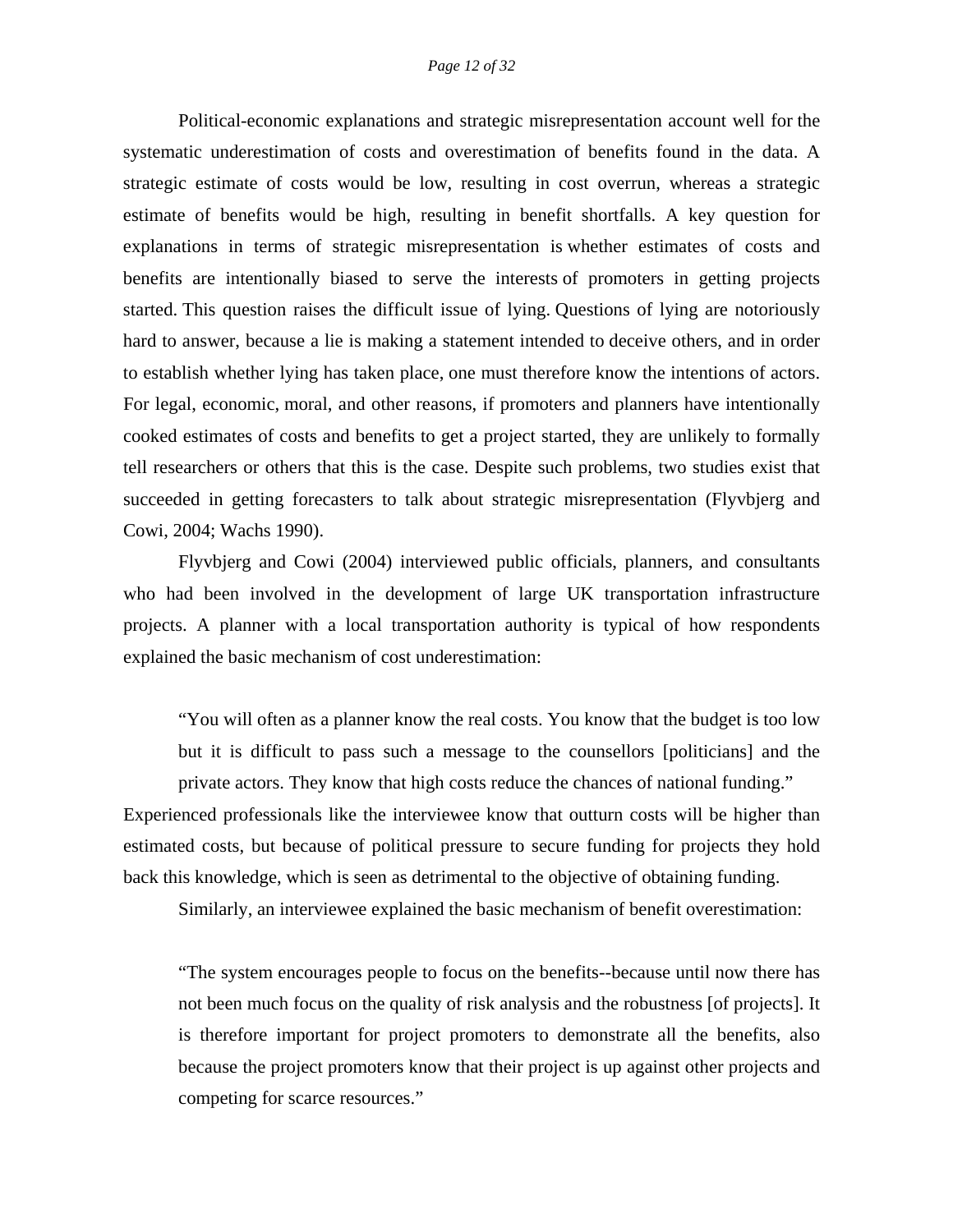Such a focus on benefits and disregard of risks and robustness may consist, for instance, in the discounting of spatial assimilation problems described by Priemus (forthcoming) elsewhere in this issue. Competition between projects and authorities creates political and organizational pressures that in turn create an incentive structure that makes it rational for project promoters to emphasize benefits and deemphasize costs and risks. A project that looks highly beneficial on paper is more likely to get funded than one that does not.

 Specialized private consultancy companies are typically engaged to help develop project proposals. In general, the interviewees found that consultants showed high professional standard and integrity. But interviewees also found that consultants appeared to focus on justifying projects rather than critically scrutinizing them. A project manager explained:

"Most decent consultants will write off obviously bad projects but there is a grey zone and I think many consultants in reality have an incentive to try to prolong the life of projects which means to get them through the business case. It is in line with their need to make a profit."

The consultants interviewed confirmed that appraisals often focused more on benefits than on costs. But they said this was at the request of clients and that for specific projects discussed "there was an incredible rush to see projects realized."

 "One typical interviewee saw project approval as "passing the test" and precisely summed up the rules of the game like this:

"It's all about passing the test [of project approval]. You are in, when you are in. It means that there is so much focus on showing the project at its best at this stage."

In sum, the UK study shows that strong interests and strong incentives exist at the project approval stage to present projects as favorably as possible, that is, with benefits emphasized and costs and risks deemphasized. Local authorities, local developers and land owners, local labor unions, local politicians, local officials, local MPs, and consultants all stand to benefit from a project that looks favorable on paper and they have little incentive to actively avoid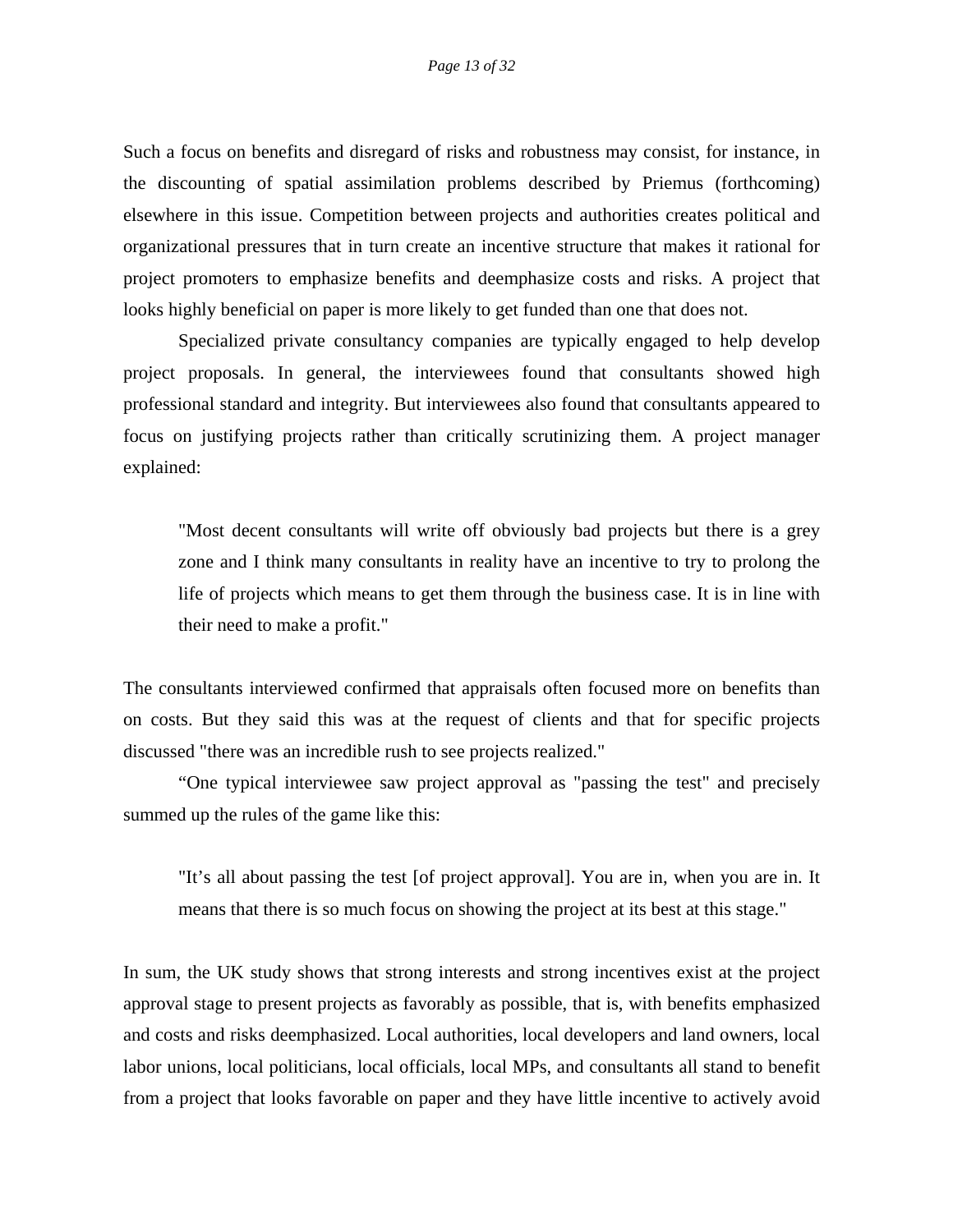bias in estimates of benefits, costs, and risks. National bodies, like certain parts of the Department for Transport and the Ministry of Finance who fund and oversee projects, may have an interest in more realistic appraisals, but so far they have had little success in achieving such realism, although the situation may be changing with the initiatives to curb bias set out in HM Treasury (2003) and Flyvbjerg and Cowi (2004).

 The second study was carried out by Martin Wachs (1990, 1986). Wachs interviewed public officials, consultants, and planners who had been involved in transit planning cases in the US. He found that a pattern of highly misleading forecasts of costs and patronage could not be explained by technical errors, honest mistakes, or inadequate methods. In case after case, planners, engineers, and economists told Wachs that they had had to "revise" their forecasts many times because they failed to satisfy their superiors. The forecasts had to be cooked in order to produce numbers that were dramatic enough to gain federal support for the projects whether or not they could be fully justified on technical grounds. Wachs (1990: 144) recounts from his interviews:

"One young planner, tearfully explained to me that an elected county supervisor had asked her to estimate the patronage of a possible extension of a light-rail (streetcar) line to the downtown Amtrak station. When she carefully estimated that the route might carry two to three thousand passengers per day, the supervisor directed her to redo her calculations in order to show that the route would carry twelve to fifteen thousand riders per day because he thought that number necessary to justify a federal grant for system construction. When she refused, he asked her superior to remove her from the project, and to get someone else to 'revise' her estimates."

In another typical case of cost underestimation and benefit overestimation, Wachs (1990: 144-145) gives the following account:

"a planner admitted to me that he had reluctantly but repeatedly adjusted the patronage figures upward, and the cost figures downward to satisfy a local elected official who wanted to compete successfully for a federal grant. Ironically, and to the chagrin of that planner, when the project was later built, and the patronage proved lower and the costs higher than the published estimates, the same local politician was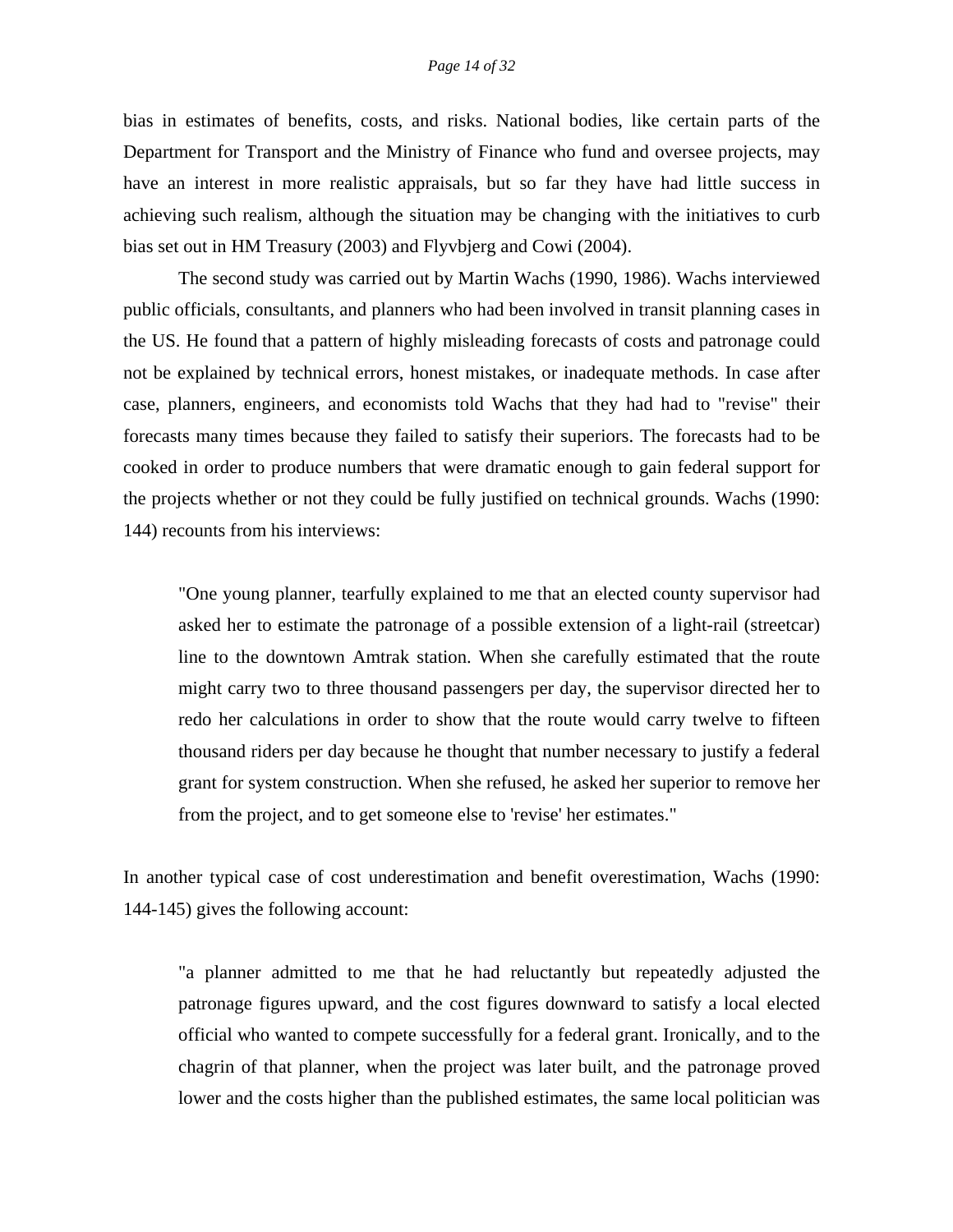asked by the press to explain the outcome. The official's response was to say, 'It's not my fault; I had to rely on the forecasts made by our staff, and they seem to have made a big mistake here'."

Like in the UK study above, Wachs specifically interviewed consultants. He found, as one consultant put it, that "success in the consulting business requires the forecaster to adjust results to conform with the wishes of the client," and clients typically wish to see costs underestimated and benefits overestimated (1990: 151-152).

 On the basis of his pioneering study, Wachs (1990: 145) concludes that forecasts of costs and benefits are presented to the public as instruments for deciding whether or not a project is to be undertaken, but they are actually instruments for getting public funds committed to a favored project. Wachs (1990: 146, 1986: 28) talks of "nearly universal abuse" of forecasting in this context, and he finds no indication that it takes place only in transit planning; it is common in all sectors of the economy where forecasting routinely plays an important role in policy debates, according to Wachs.

 In conclusion, the UK and US studies arrive at results that are basically similar. Both studies account well for existing data on cost underestimation and benefit overestimation. Both studies falsify the notion that in situations with high political and organizational pressure the lowballing of costs and highballing of benefits is caused by non-intentional technical error or optimism bias. Both studies support the view that in such situations promoters and forecasters intentionally use the following formula in order to secure approval and funding for their projects:

#### Underestimated costs + Overestimated benefits = Project approval

Using this formula, and thus "showing the project at its best" as one interviewee said above, results in an inverted Darwinism, i.e., the "survival of the unfittest." It is not the best projects that get implemented, but the projects that look best on paper. And the projects that look best on paper are the projects with the largest cost underestimates and benefit overestimates, other things being equal. But these are the worst, or "unfittest," projects in the sense that they are the very projects that will encounter most problems during construction and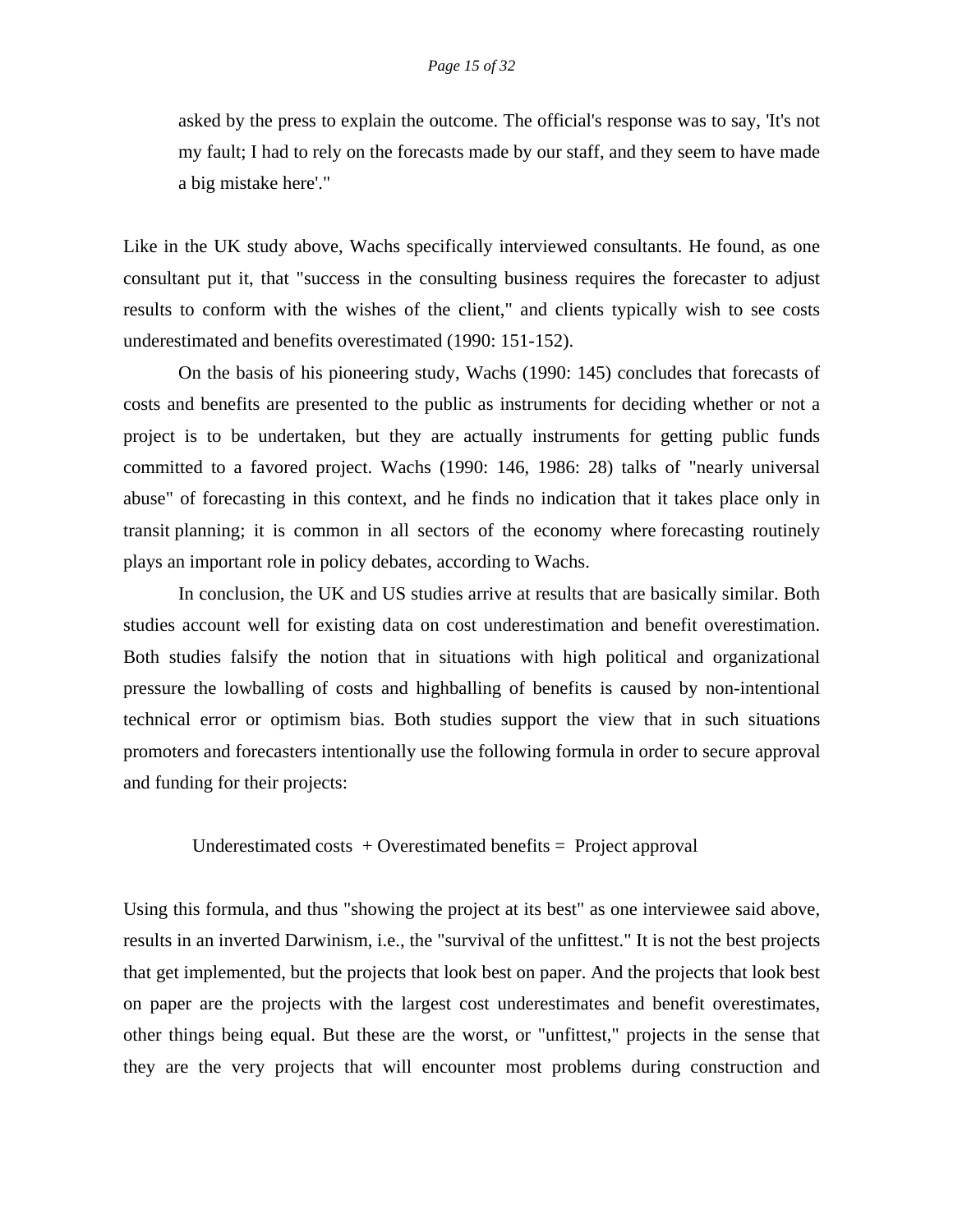operations in terms of the largest cost overruns, benefit shortfalls, and risks of non-viability. They have been designed like that.

## **4. Cures**

As should be clear, the planning and implementation of large infrastructure projects stand in need of reform. Less deception and more honesty are needed in the estimation of costs and benefits if better projects are to be implemented. This is not to say that costs and benefits are or should be the only basis for deciding whether to build large infrastructure projects. Clearly, forms of rationality other than economic rationality are at work in most projects and are balanced in the broader frame of public decision making. But the costs and benefits of large infrastructure projects often run in the hundreds of millions of dollars, with risks correspondingly high. Without knowledge of such risks, decisions are likely to be flawed.

 When contemplating what planners can do to help reform come about, we need to distinguish between two fundamentally different situations: (1) planners and promoters consider it important to get forecasts of costs, benefits, and risks right, and (2) planners and promoters do not consider it important to get forecasts right, because optimistic forecasts are seen as a necessary means to getting projects started. The first situation is the easier one to deal with and here better methodology will go a long way in improving planning and decision making. The second situation is more difficult, and more common as we saw above. Here changed incentives are essential in order to reward honesty and punish deception, where today's incentives often do the exact opposite.

 Thus two main measures of reform are (1) better forecasting methods, and (2) improved incentive structures, with the latter being the more important.

#### *4.1 Better Methods: Reference Class Forecasting*

If planners genuinely consider it important to get forecasts right, we recommend they use a new forecasting method called "reference class forecasting" to reduce inaccuracy and bias. This method was originally developed to compensate for the type of cognitive bias in human forecasting that Princeton psychologist Daniel Kahneman found in his Nobel prize-winning work on bias in economic forecasting (Kahneman, 1994; Kahneman and Tversky, 1979). Reference class forecasting has proven more accurate than conventional forecasting. In April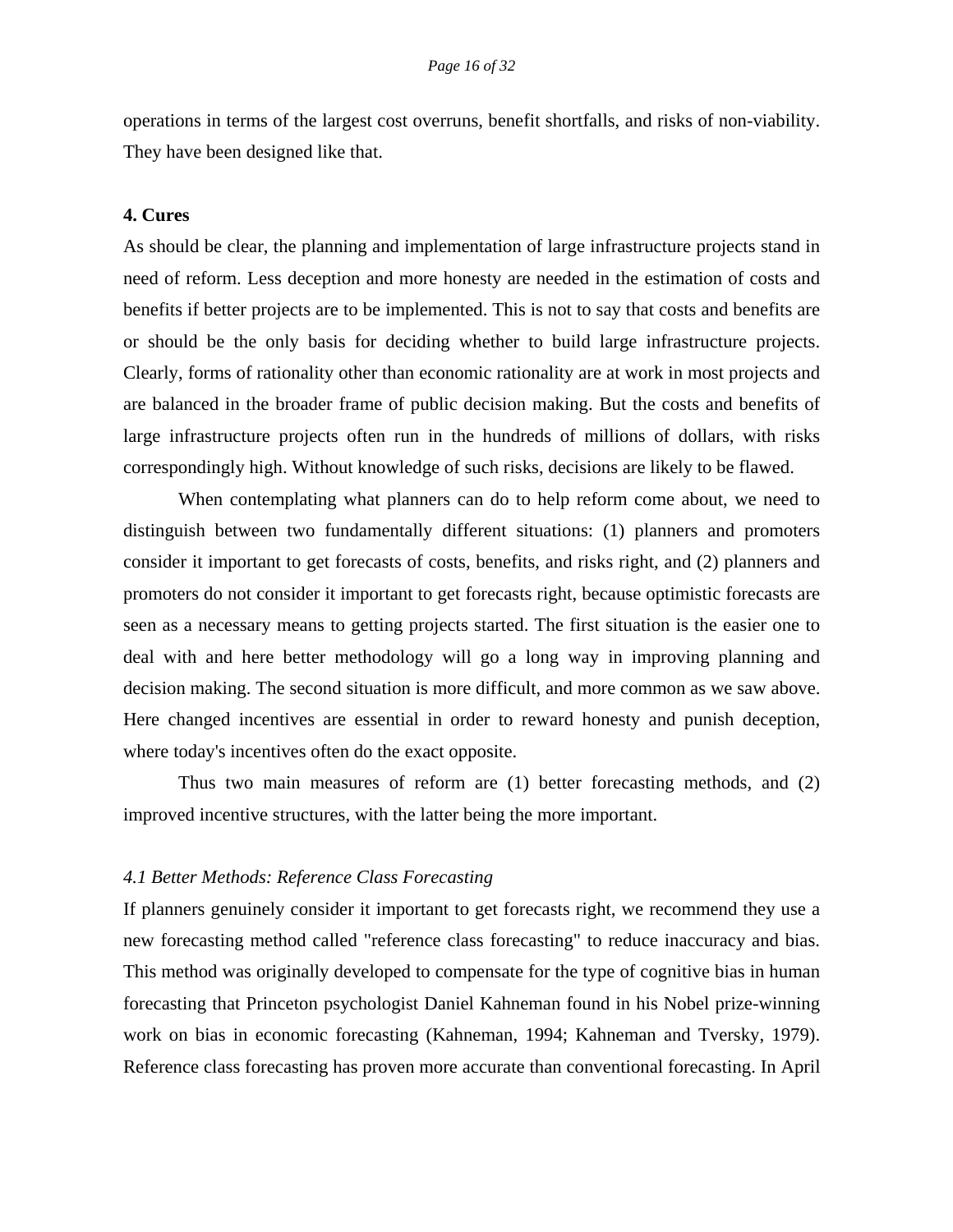2005, based on a study by Flyvbjerg, Holm, and Buhl (2005), the American Planning Association (2005) officially endorsed reference class forecasting:

 "APA encourages planners to use reference class forecasting in addition to traditional methods as a way to improve accuracy. The reference class forecasting method is beneficial for non-routine projects such as stadiums, museums, exhibit centers, and other local one-off projects. Planners should never rely solely on civil engineering technology as a way to generate project forecasts."

For reasons of space, here we present only an outline of the method, based mainly on Lovallo and Kahneman (2003) and Flyvbjerg (2003). In a different context, we are currently developing what is, to our knowledge, the first instance of practical reference class forecasting in planning (Flyvbjerg and Cowi, 2004).

Reference class forecasting consists in taking a so-called "outside view" on the particular project being forecast. The outside view is established on the basis of information from a class of similar projects. The outside view does not try to forecast the specific uncertain events that will affect the particular project, but instead places the project in a statistical distribution of outcomes from this class of reference projects.

Reference class forecasting requires the following three steps for the individual project:

- (1) Identification of a relevant reference class of past projects. The class must be broad enough to be statistically meaningful but narrow enough to be truly comparable with the specific project.
- (2) Establishing a probability distribution for the selected reference class. This requires access to credible, empirical data for a sufficient number of projects within the reference class to make statistically meaningful conclusions.
- (3) Compare the specific project with the reference class distribution, in order to establish the most likely outcome for the specific project.

Daniel Kahneman relates the following story about curriculum planning to illustrate reference class forecasting in practice (Lovallo and Kahneman 2003: 61). We use this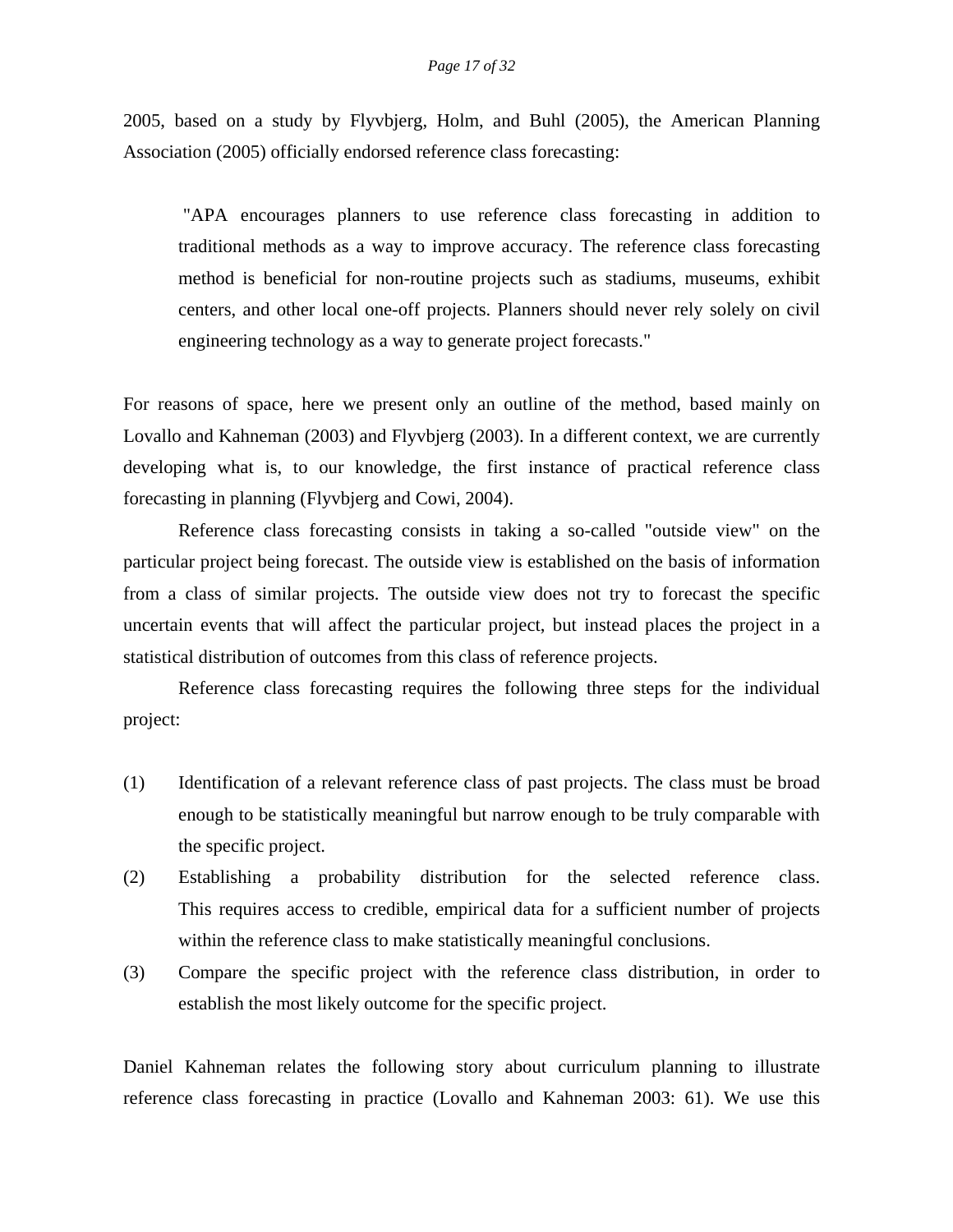example, because similar examples do not exist as yet in the field of infrastructure planning. Some years ago, Kahneman was involved in a project to develop a curriculum for a new subject area for high schools in Israel. The project was carried out by a team of academics and teachers. In time, the team began to discuss how long the project would take to complete. Everyone on the team was asked to write on a slip of paper the number of months needed to finish and report the project. The estimates ranged from 18 to 30 months. One of the team members--a distinguished expert in curriculum development--was then posed a challenge by another team member to recall as many projects similar to theirs as possible and to think of these projects as they were in a stage comparable to their project. "How long did it take them at that point to reach completion?", the expert was asked. After a while he answered, with some discomfort, that not all the comparable teams he could think of ever did complete their task. About 40 percent of them eventually gave up. Of those remaining, the expert could not think of any that completed their task in less than seven years, nor of any that took more than ten. The expert was then asked if he had reason to believe that the present team was more skilled in curriculum development than the earlier ones had been. The expert said no, he did not see any relevant factor that distinguished this team favorably from the teams he had been thinking about. His impression was that the present team was slightly below average in terms of resources and potential. The wise decision at this point would probably have been for the team to break up, according to Kahneman. Instead, the members ignored the pessimistic information and proceeded with the project. They finally completed the project eight years later, and their efforts went largely wasted--the resulting curriculum was rarely used.

 In this example, the curriculum expert made two forecasts for the same problem and arrived at very different answers. The first forecast was the inside view; the second was the outside view, or the reference class forecast. The inside view is the one that the expert and the other team members adopted. They made forecasts by focusing tightly on the case at hand, considering its objective, the resources they brought to it, and the obstacles to its completion. They constructed in their minds scenarios of their coming progress and extrapolated current trends into the future. The resulting forecasts, even the most conservative ones, were overly optimistic. The outside view is the one provoked by the question to the curriculum expert. It completely ignored the details of the project at hand, and it involved no attempt at forecasting the events that would influence the project's future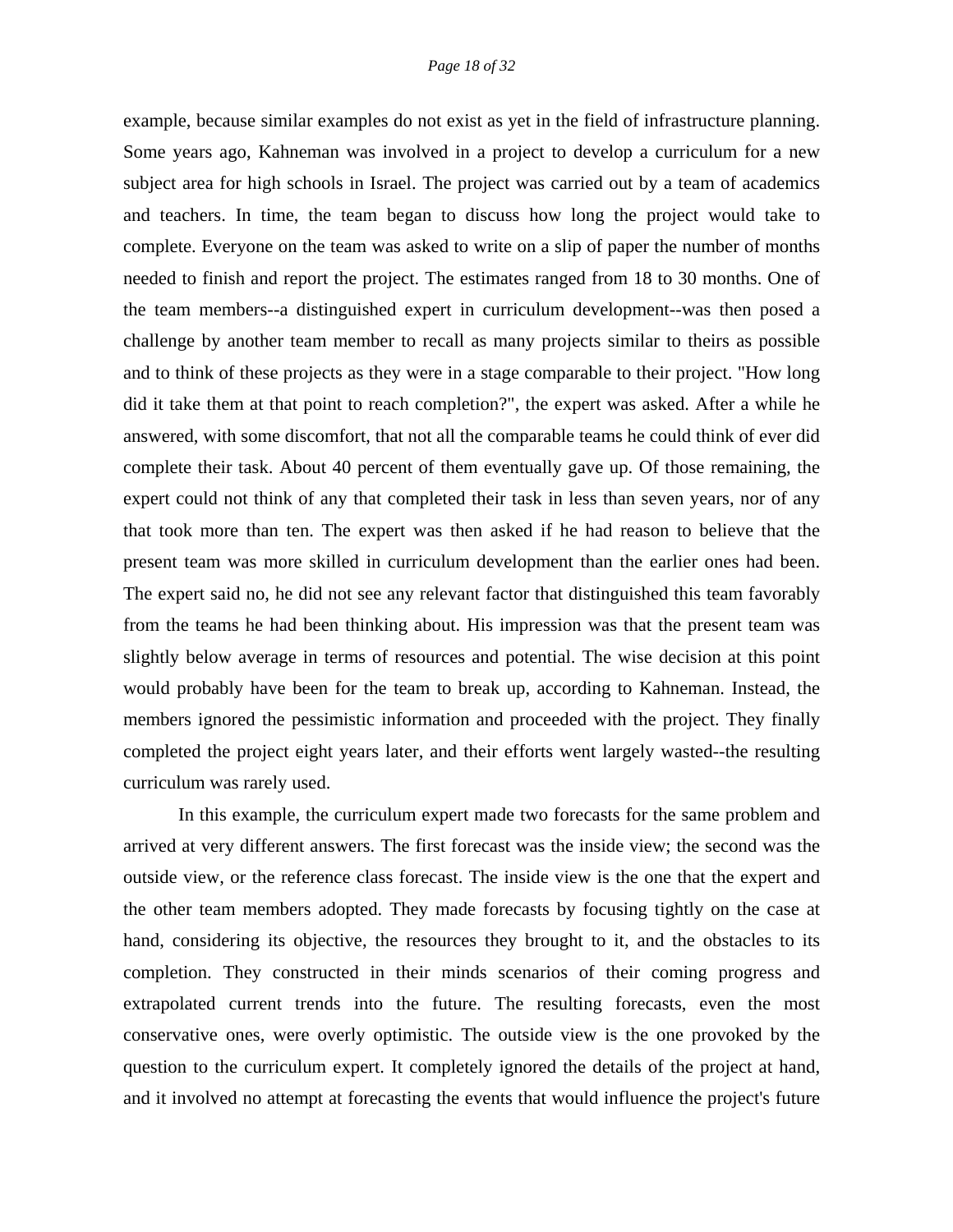course. Instead, it examined the experiences of a class of similar projects, laid out a rough distribution of outcomes for this reference class, and then positioned the current project in that distribution. The resulting forecast, as it turned out, was much more accurate.

 Similarly--to take an example from our work with developing reference class forecasting for practical infrastructure planning--planners in a city preparing to build a new subway would, first, establish a reference class of comparable projects. This could be the relevant rail projects from the sample used for this article. Through analyses the planners would establish that the projects included in the reference class were indeed comparable. Second, if the planners were concerned, for example, with getting construction cost estimates right, they would then establish the distribution of outcomes for the reference class regarding the accuracy of construction cost forecasts.

#### **Figure 1**

# **Inaccuracy of construction cost forecasts for rail projects in reference class. Average cost increase is indicated for non-UK and UK projects, separately.**



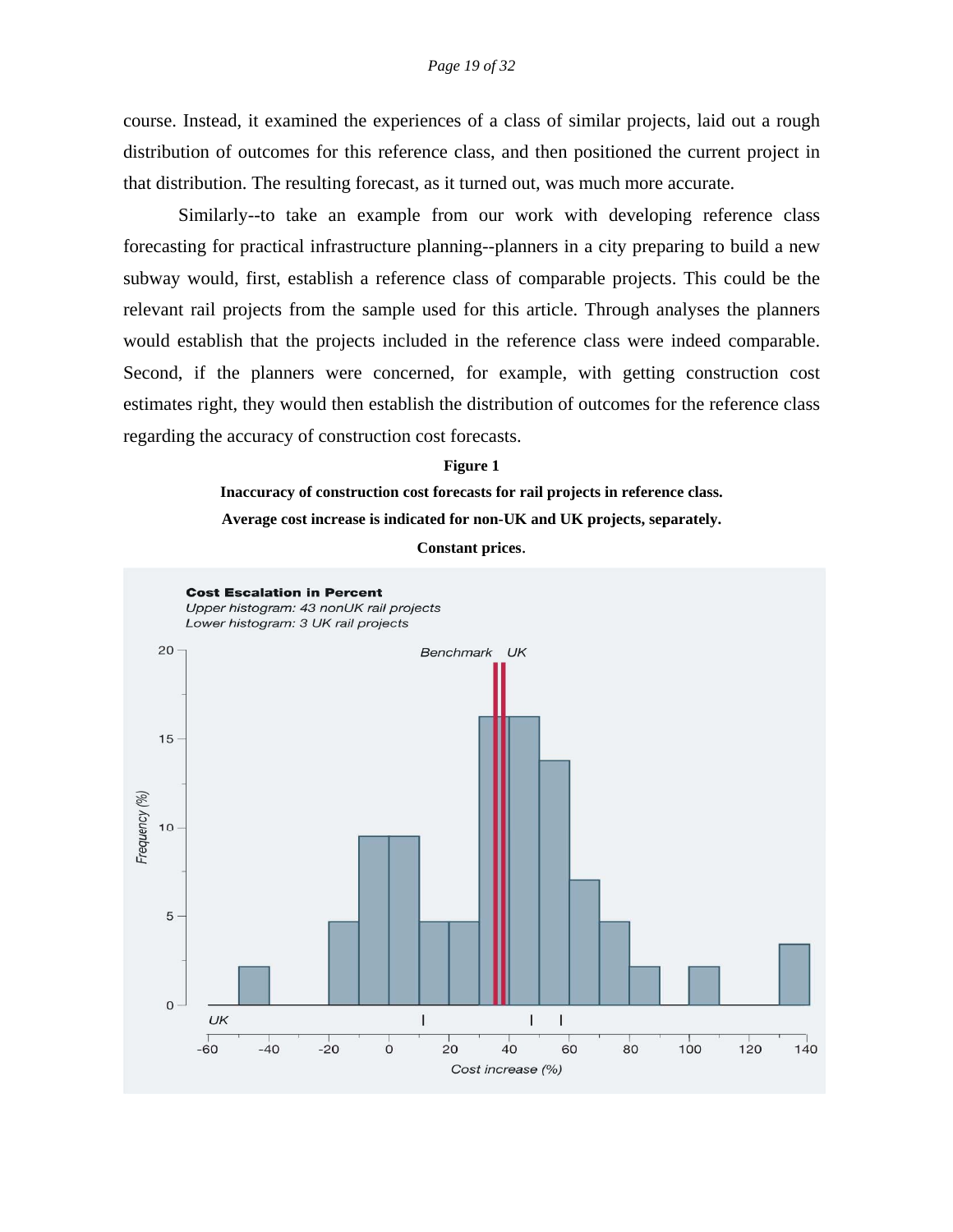Figure 1 shows what this distribution looks like for a reference class relevant to building subways in the UK, developed by Flyvbjerg and Cowi (2004: 23) for the UK Department for Transport. Third, the planners would compare their subway project to the reference class distribution. This would make it clear to the planners that unless they have reason to believe they are substantially better forecasters and planners than their colleagues who did the forecasts and planning for projects in the reference class, they are likely to grossly underestimate construction costs. Finally, planners would then use this knowledge to adjust their forecasts for more realism.

#### **Figure 2:**

**Required adjustments to cost estimates for UK rail projects as function of the maximum acceptable level of risk for cost overrun.** 



Figure 2 shows what such adjustments are for the UK situation. More specifically, Figure 2 shows that for a forecast of construction costs for a rail project, which has been planned in the manner that such projects are usually planned, i.e., like the projects in the reference class, this forecast would have to be adjusted upwards by 40 percent, if investors were willing to accept a risk of cost overrun of 50 percent. If investors were willing to accept a risk of overrun of only 10 percent, the uplift would have to be 68 percent. For a rail project initially estimated at, say £4 billion, the uplifts for the 50 and 10 percent levels of risk of cost overrun would be £1.6 billion and £2.7 billion, respectively.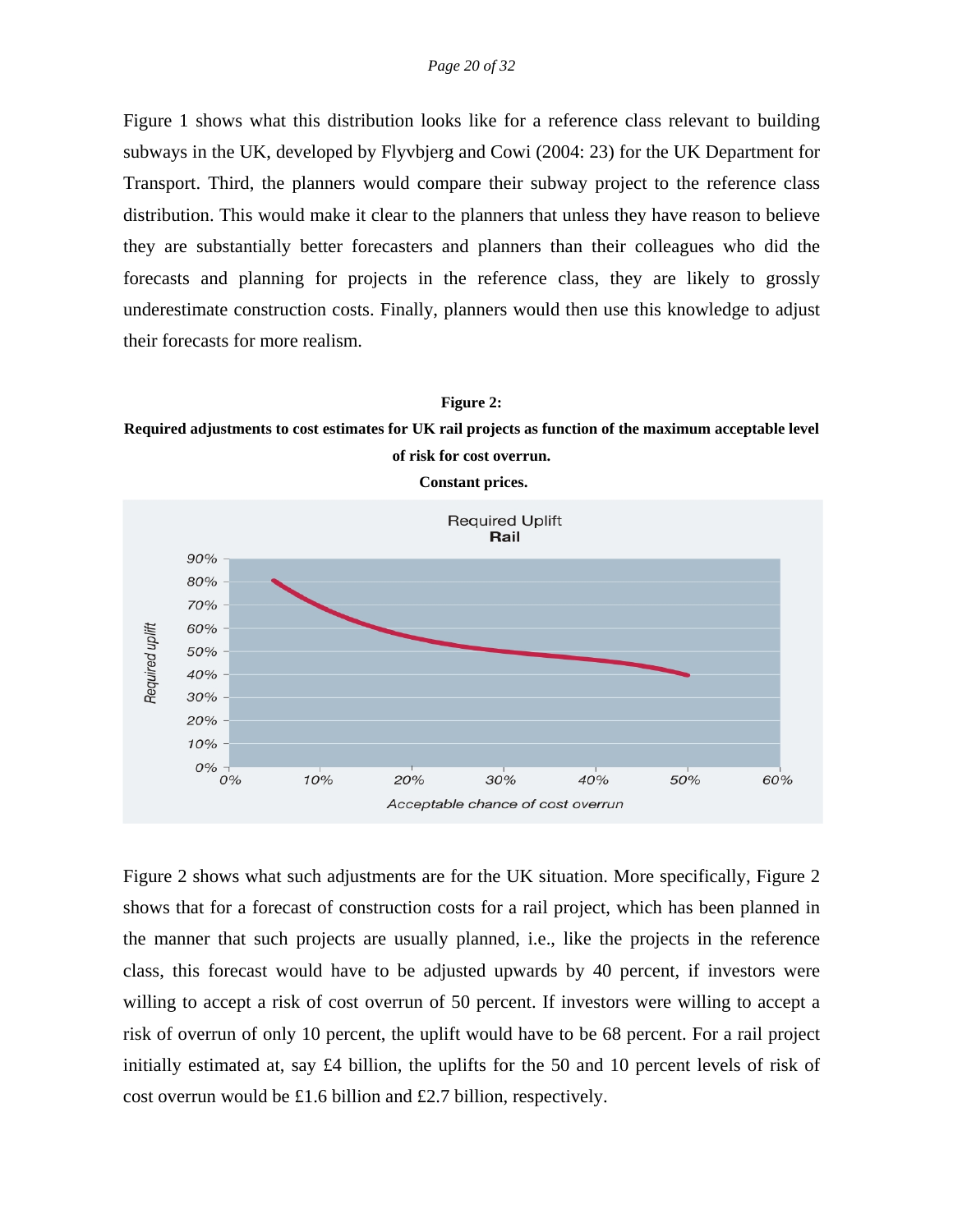#### *Page 21 of 32*

 The contrast between inside and outside views has been confirmed by systematic research (Gilovich, Griffin, and Kahneman, 2002). The research shows that when people are asked simple questions requiring them to take an outside view, their forecasts become significantly more accurate. However, most individuals and organizations are inclined to adopt the inside view in planning major initiatives. This is the conventional and intuitive approach. The traditional way to think about a complex project is to focus on the project itself and its details, to bring to bear what one knows about it, paying special attention to its unique or unusual features, trying to predict the events that will influence its future. The thought of going out and gathering simple statistics about related cases seldom enters a planner's mind. This is the case in general, according to Lovallo and Kahneman (2003: 61- 62). And it is certainly the case for cost and benefit forecasting in large infrastructure projects. Despite the many forecasts we have reviewed, we have not come across a single genuine reference class forecast of costs and benefits.6

 While understandable, planners' preference for the inside view over the outside view is unfortunate. When both forecasting methods are applied with equal skill, the outside view is much more likely to produce a realistic estimate. That is because it bypasses cognitive and political biases such as optimism bias and strategic misrepresentation and cuts directly to outcomes. In the outside view planners and forecasters are not required to make scenarios, imagine events, or gauge their own and others' levels of ability and control, so they cannot get all these things wrong. Surely the outside view, being based on historical precedent, may fail to predict extreme outcomes, that is, those that lie outside all historical precedents. But for most projects, the outside view will produce more accurate results. In contrast, a focus on inside details is the road to inaccuracy.

 The comparative advantage of the outside view is most pronounced for non-routine projects, understood as projects that planners and decision makers in a certain locale have never attempted before--like building an urban rail system in a city for the first time, or a new major bridge or tunnel where none existed before. It is in the planning of such new efforts that the biases toward optimism and strategic misrepresentation are likely to be

 $\overline{a}$ 

<sup>6</sup> The closest we have come to an outside view in large infrastructure forecasting is Gordon and Wilson's (1984) use of regression analysis on an international cross section of light-rail projects to forecast patronage in a number of light-rail schemes in North America.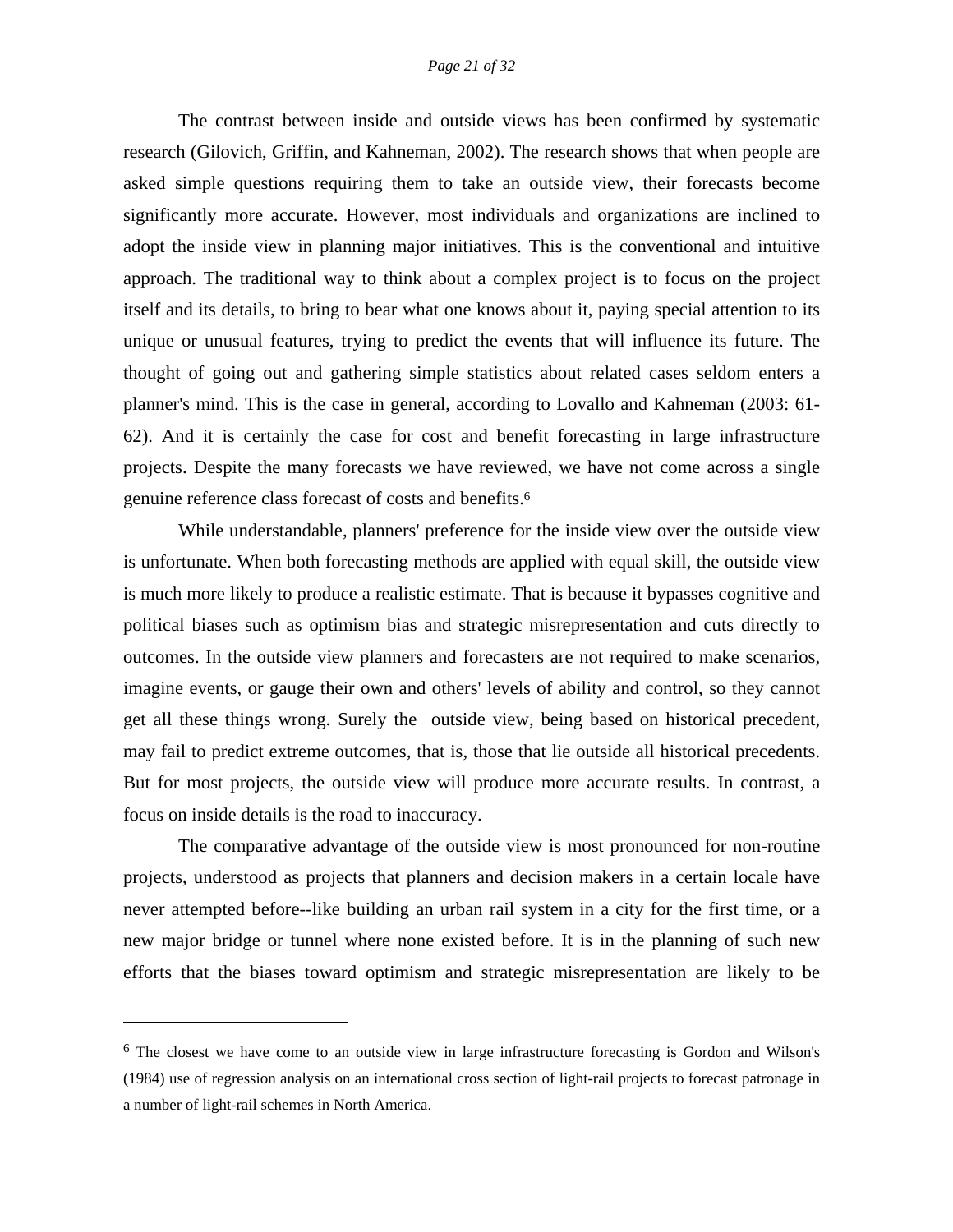largest. To be sure, choosing the right reference class of comparative past projects becomes more difficult when planners are forecasting initiatives for which precedents are not easily found, for instance the introduction of new and unfamiliar technologies. However, most large infrastructure projects are both non-routine locally and use well-known technologies. Such projects are, therefore, particularly likely to benefit from the outside view and reference class forecasting. The same holds for concert halls, museums, stadiums, exhibition centers, and other local one-off projects.

#### *4.2 Improved Incentives: Public and Private Sector Accountability*

In the present section we consider the situation where planners and other influential actors do not find it important to get forecasts right and where planners, therefore, do not help to clarify and mitigate risk but, instead, generate and exacerbate it. Here planners are part of the problem, not the solution. This situation may need some explication, because it possibly sounds to many like an unlikely state of affairs. After all, it may be agreed that planners ought to be interested in being accurate and unbiased in forecasting. It is even stated as an explicit requirement in the AICP Code of Ethics and Professional Conduct that "A planner must strive to provide full, clear and accurate information on planning issues to citizens and governmental decision-makers" (American Planning Association, 1991: A.3). The British RTPI has laid down similar obligations for its members (Royal Town Planning Institute, 2001).

However, the literature is replete with things planners and planning "must" strive to do, but which they don't. Planning must be open and communicative, but often it is closed. Planning must be participatory and democratic, but often it is an instrument of domination and control. Planning must be about rationality, but often it is about power (Flyvbjerg, 1998; Watson, 2003). This is the "dark side" of planning and planners identified by Flyvbjerg (1996) and Yiftachel (1998), which is remarkably underexplored by planning researchers and theorists.

Forecasting, too, has its dark side. It is here that "planners lie with numbers," as Wachs (1989) has aptly put it. Planners on the dark side are busy not with getting forecasts right and following the AICP Code of Ethics but with getting projects funded and built. And accurate forecasts are often not an effective means for achieving this objective. Indeed, accurate forecasts may be counterproductive, whereas biased forecasts may be effective in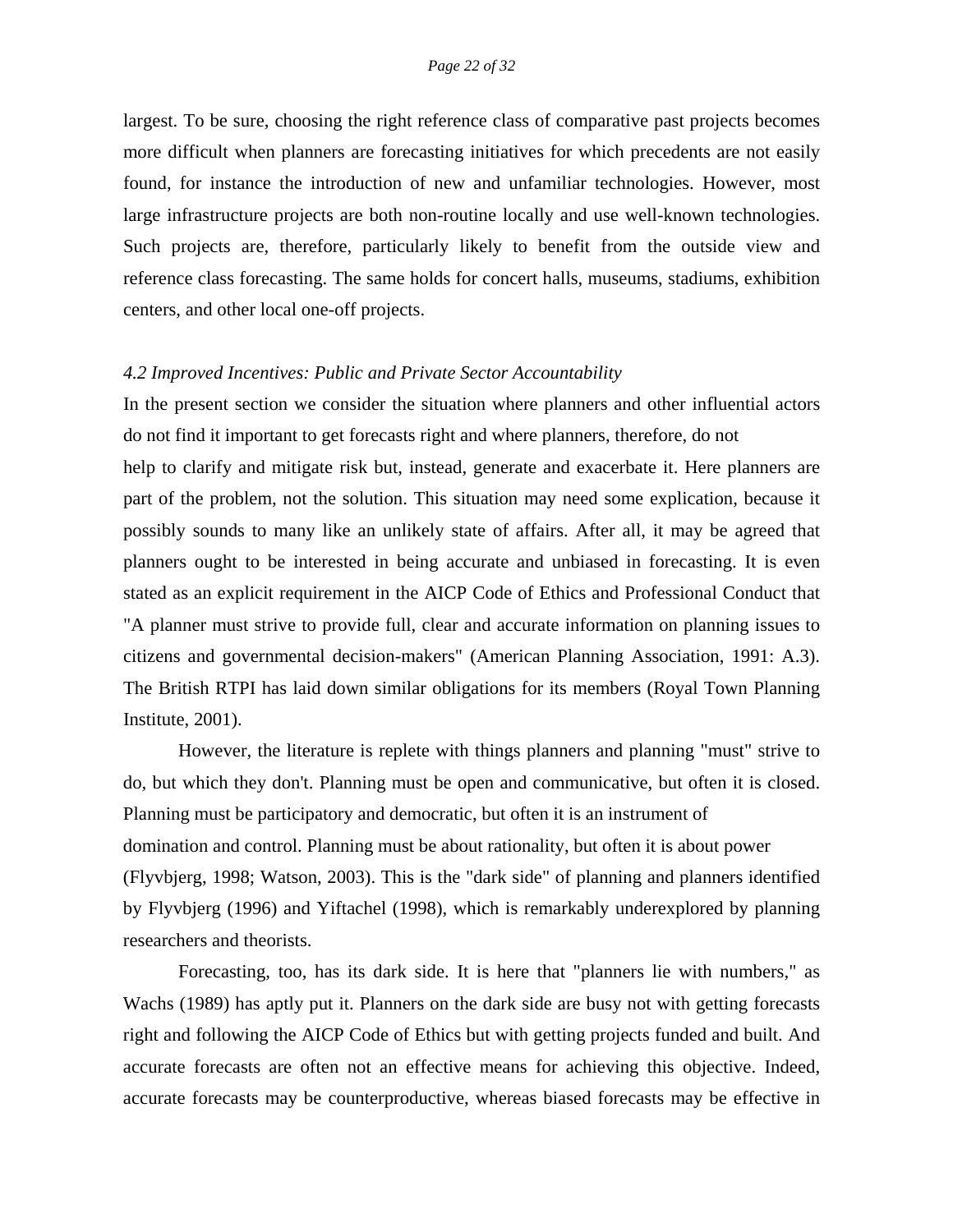competing for funds and securing the go-ahead for construction. "The most effective planner," says Wachs (1989: 477), "is sometimes the one who can cloak advocacy in the guise of scientific or technical rationality." Such advocacy would stand in direct opposition to AICP's ruling that "the planner's primary obligation [is] to the public interest" (American Planning Association, 1991: B.2). Nevertheless, seemingly rational forecasts that underestimate costs and overestimate benefits have long been an established formula for project approval as we saw above. Forecasting is here mainly another kind of rent-seeking behavior, resulting in a make-believe world of misrepresentation which makes it extremely difficult to decide which projects deserve undertaking and which do not. The consequence is, as even one of the industry's own organs, the Oxford-based Major Projects Association, acknowledges, that too many projects proceed that should not. We would like to add that many projects don't proceed that probably should, had they not lost out to projects with "better" misrepresentation (Flyvbjerg, Holm, and Buhl, 2002).

In this situation, the question is not so much what planners can do to reduce inaccuracy and risk in forecasting, but what others can do to impose on planners the checks and balances that would give planners the incentive to stop producing biased forecasts and begin to work according to their Code of Ethics. The challenge is to change the power relations that govern forecasting and project development. Better forecasting techniques and appeals to ethics won't do here; institutional change with a focus on transparency and accountability is necessary.

As argued in Flyvbjerg, Bruzelius, and Rothengatter (2003), two basic types of accountability define liberal democracies: (1) public sector accountability through transparency and public control, and (2) private sector accountability via competition and market control. Both types of accountability may be effective tools to curb planners' misrepresentation in forecasting and to promote a culture which acknowledges and deals effectively with risk. In order to achieve accountability through *transparency and public control*, the following would be required as practices embedded in the relevant institutions (the full argument for the measures may be found in Flyvbjerg, Bruzelius, and Rothengatter, 2003, chapters 9-11):

National-level government should not offer discretionary grants to local infrastructure agencies for the sole purpose of building a specific type of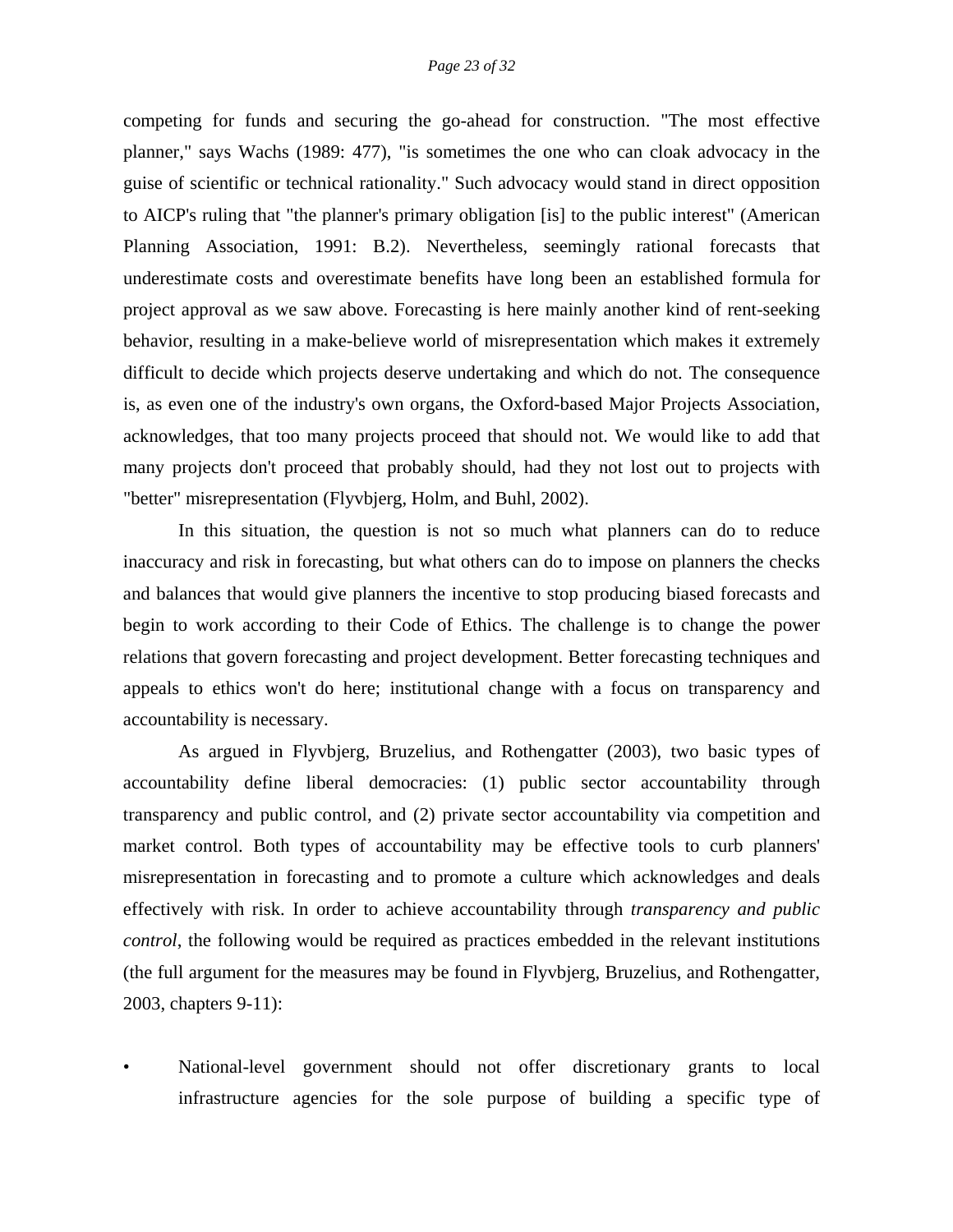infrastructure. Such grants create perverse incentives. Instead, national government should simply offer "infrastructure grants" or "transportation grants" to local governments, and let local political officials spend the funds however they choose to, but make sure that every dollar they spend on one type of infrastructure reduces their ability to fund another.

- Forecasts should be made subject to independent peer review. Where large amounts of taxpayers' money are at stake, such review may be carried out by national or state accounting and auditing offices, like the General Accounting Office in the US or the National Audit Office in the UK, who have the independence and expertise to produce such reviews. Other types of independent review bodies may be established, for instance within national departments of finance or with relevant professional bodies.
- Forecasts should be benchmarked against comparable forecasts, for instance using reference class forecasting as described in the previous section.
- Forecasts, peer reviews, and benchmarkings should be made available to the public as they are produced, including all relevant documentation.
- Public hearings, citizen juries, and the like should be organized to allow stakeholders and civil society to voice criticism and support of forecasts. Knowledge generated in this way should be integrated in planning and decision making.
- Scientific and professional conferences should be organized where forecasters would present and defend their forecasts in the face of colleagues' scrutiny and criticism.
- Projects with inflated benefit-cost ratios should be reconsidered and stopped if recalculated costs and benefits do not warrant implementation. Projects with realistic estimates of benefits and costs should be rewarded.
- Professional and occasionally even criminal penalties should be enforced for planners and forecasters who consistently and foreseeably produce deceptive forecasts. An example of a professional penalty would be the exclusion from one's professional organization if one violates its code of ethics. An example of a criminal penalty would be punishment as the result of prosecution before a court or similar legal set-up, for instance where deceptive forecasts have led to substantial mismanagement of public funds (Garett and Wachs, 1996). Malpractice in planning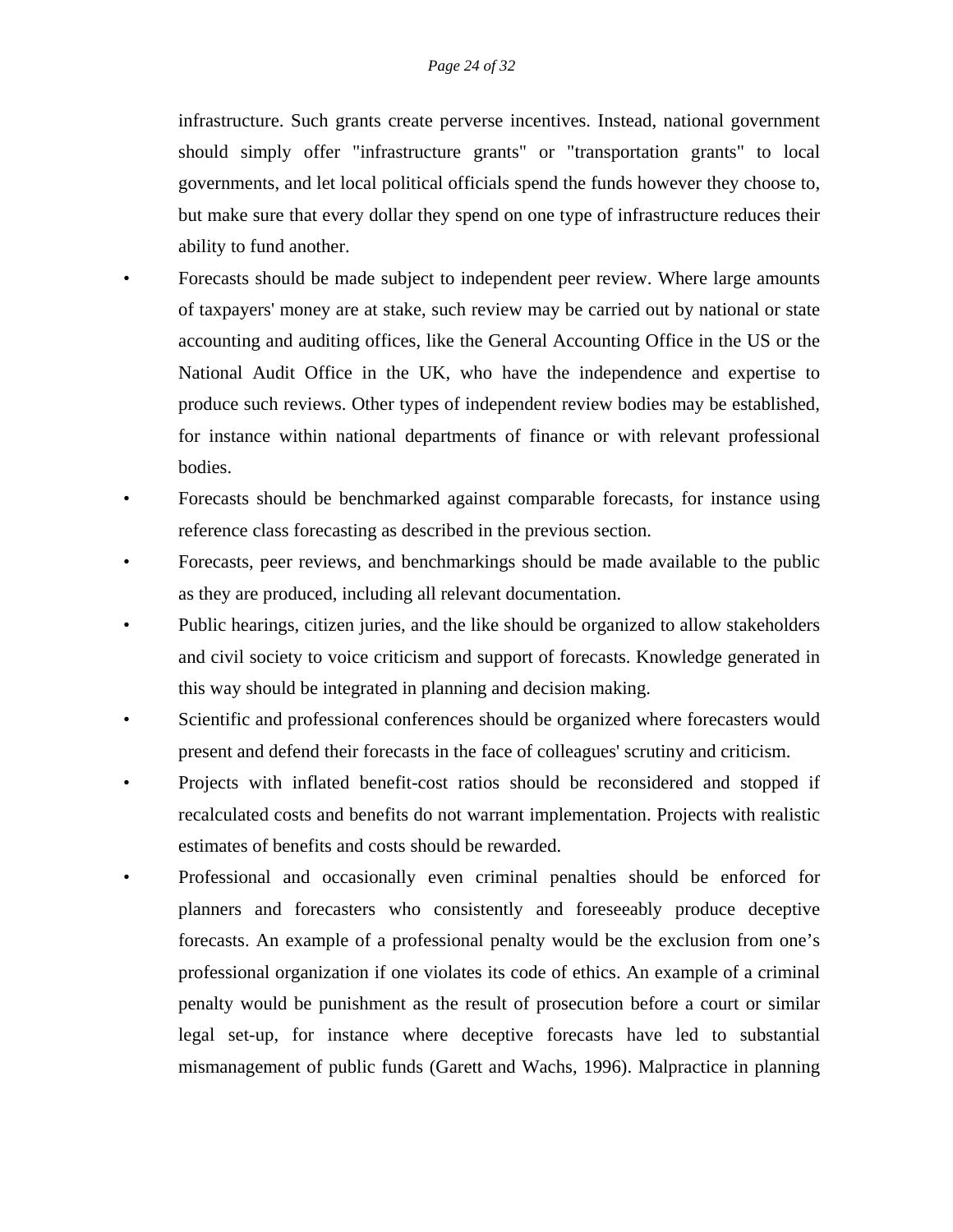should be taken as seriously as it is in other professions. Failing to do this amounts to not taking the profession of planning seriously.

In order to achieve accountability in forecasting via *competition and market control*, the following would be required, again as practices that are both embedded in and enforced by the relevant institutions:

- The decision to go ahead with a project should, where at all possible, be made contingent on the willingness of private financiers to participate without a sovereign guarantee for at least one third of the total capital needs.7 This should be required whether projects pass the market test or not, that is, whether projects are subsidized or not or provided for social justice reasons or not. Private lenders, shareholders, and stock market analysts would produce their own forecasts or would critically monitor existing ones. If they were wrong about the forecasts, they and their organizations would be hurt. The result would be more realistic forecasts and reduced risk.
- Full public financing or full financing with a sovereign guarantee should be avoided.
- Forecasters and their organizations must share financial responsibility for covering cost overruns and benefit shortfalls resulting from misrepresentation and bias in forecasting.
- The participation of risk capital should not mean that government gives up or reduces control of the project. On the contrary, it means that government can more effectively play the role it should be playing, namely as the ordinary citizen's guarantor for ensuring concerns about safety, environment, risk, and a proper use of public funds.

Whether projects are public, private, or public-private, they should be vested in one and only one project organization with a strong governance framework. The project organization may be a company or not, public or private, or a mixture. What is important is that this organization enforces accountability vis-à-vis contractors, operators, etc., and that, in turn,

 $\overline{a}$ 

<sup>7</sup> The lower limit of a one-third share of private risk capital for such capital to effectively influence accountability is based on practical experience. See more in Flyvbjerg, Bruzelius, and Rothengatter (2003: 120-123).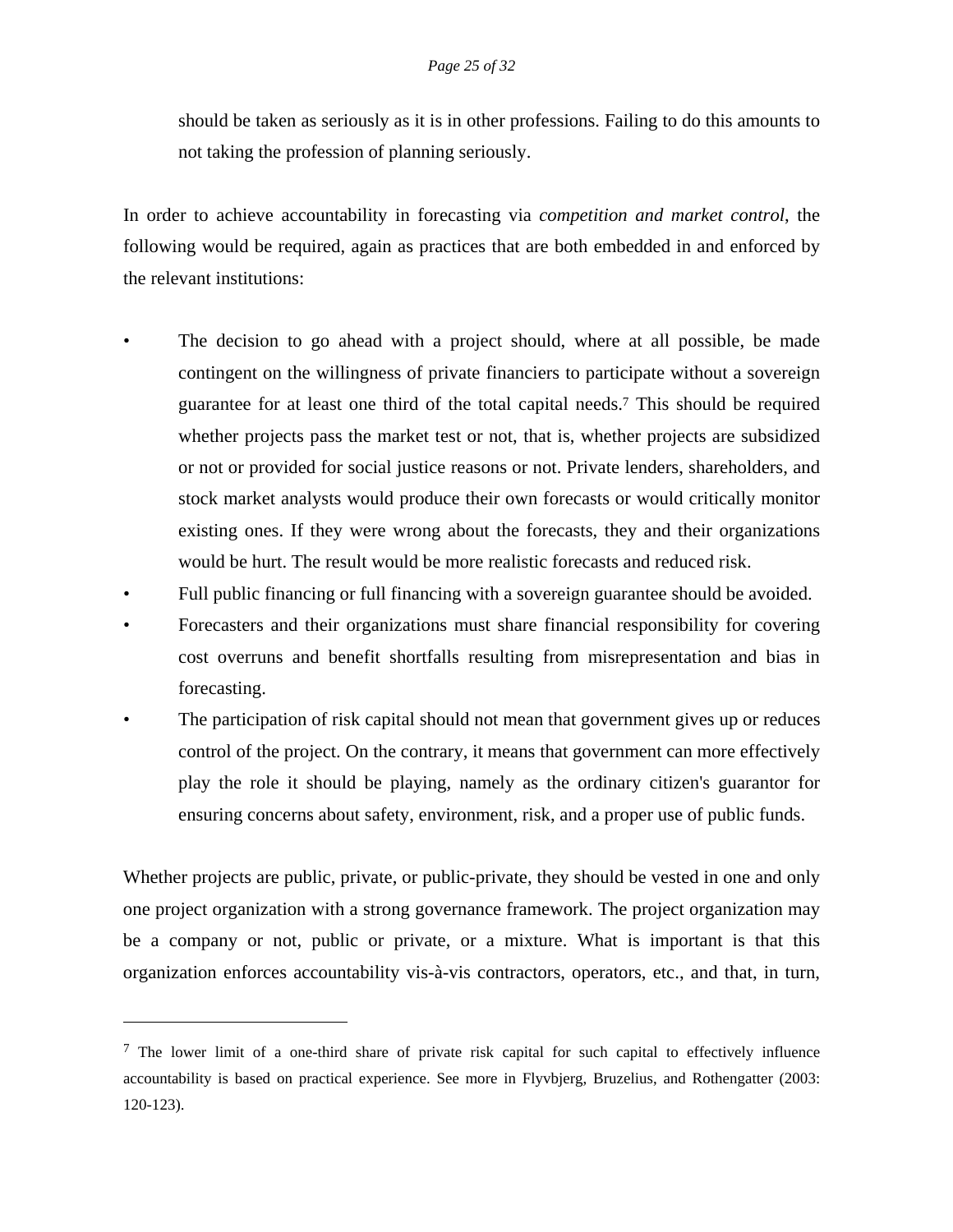the directors of the organization are held accountable for any cost overruns, benefits shortfall, faulty designs, unmitigated risks, etc. that may occur during project planning, implementation, and operations.

If the institutions with responsibility for developing and building major infrastructure projects would effectively implement, embed, and enforce such measures of accountability, then the misrepresentation in cost, benefit, and risk estimates, which is widespread today, may be mitigated. If this is not done, misrepresentation is likely to continue, and the allocation of funds for infrastructure is likely to continue to be wasteful and undemocratic.

#### **5. Toward Better Practice**

Fortunately, after decades of widespread mismanagement of the planning and design of large infrastructure projects, signs of improvement have recently appeared. The conventional consensus that deception is an acceptable way of getting projects started is under attack, as will be apparent from the examples below. This is in part because democratic governance is generally getting stronger around the world. The Enron scandal and its successors have triggered a war on corporate deception that is spilling over into government with the same objective: to curb financial waste and promote good governance. Although progress is slow, good governance is gaining a foothold even in large infrastructure project development. The conventional consensus is also under attack for the practical reason mentioned earlier that the largest projects are now so big in relation to national economies that cost overruns, benefit shortfalls, and risks from even a single project may destabilize the finances of a whole country or region, as happened in Greece and Hong Kong. Lawmakers and governments begin to see that national fiscal distress is too high a price to pay for the conventional way of planning and designing large projects. The main drive for reform comes from outside the agencies and industries conventionally involved in infrastructure development, which increases the likelihood of success.

 In 2003 the Treasury of the United Kingdom required, for the first time, that all ministries develop and implement procedures for large public projects that will curb what it calls--with true British civility--"optimism bias." Funding will be unavailable for projects that do not take into account this bias, and methods have been developed for how to do this (Mott MacDonald, 2002; HM Treasury, 2003; Flyvbjerg and Cowi, 2004). In the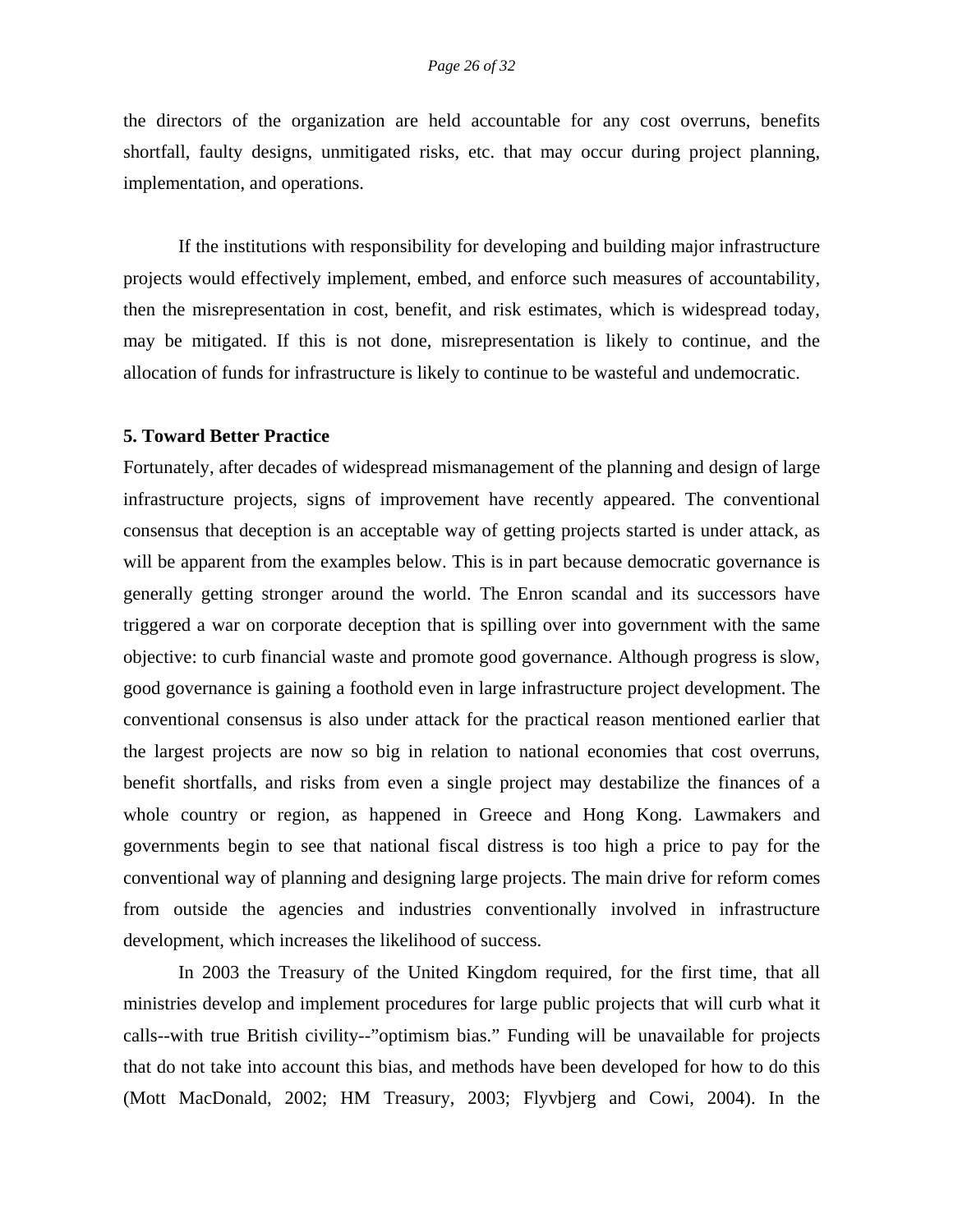Netherlands in 2004, the Parliamentary Committee on Infrastructure Projects for the first time conducted extensive public hearings to identify measures that will limit the media (misinformation about large infrastructure projects given to the Parliament, public, and Tijdelijke Commissie Infrastructuurprojecten, 2004). In Boston, the government sued to recoup funds from contractor overcharges for the Big Dig related to cost overruns. More governments and parliaments are likely to follow the lead of the UK, the Netherlands, and Boston in coming years. It's too early to tell whether the measures they implement will ultimately be effective. It seems unlikely, however, that the forces that have triggered the measures will be reversed, and it is those forces that reform-minded groups need to support and work with in order to curb deception and waste. This is the "tension-point" where convention meets reform, power-balances change, and new things may happen.

 The key weapons in the war on deception and waste are accountability and critical questioning. The professional expertise of planners, engineers, architects, economists, and administrators is certainly indispensable to constructing the infrastructures that make society work. Our studies show, however, that the claims about costs, benefits, and risks made by these groups usually cannot be trusted and should be carefully examined by independent specialists and organizations. The same holds for claims made by project-promoting politicians and officials. Institutional checks and balances--including financial, professional, or even criminal penalties for consistent and unjustifiable biases in claims and estimates of costs, benefits, and risks--should be developed and employed. The key principle is that the cost of making a wrong forecast should fall on those making the forecast, a principle often violated today.

 Many of the public-private partnerships currently emerging in large infrastructure projects contain more and better checks and balances than previous institutional setups, as has been demonstrated by the UK National Audit Office (2003). This is a step in the right direction but should be no cause for repose. All available measures for improvement must be employed. The conventional mode of planning and designing infrastructure has long historical roots and is deeply ingrained in professional and institutional practices. It would be naive to think it is easily toppled. Given the stakes involved--saving taxpayers from billions of dollars of waste, protecting citizens' trust in democracy and the rule of law, avoiding the destruction of spatial and environmental assets--this shouldn't deter us from trying.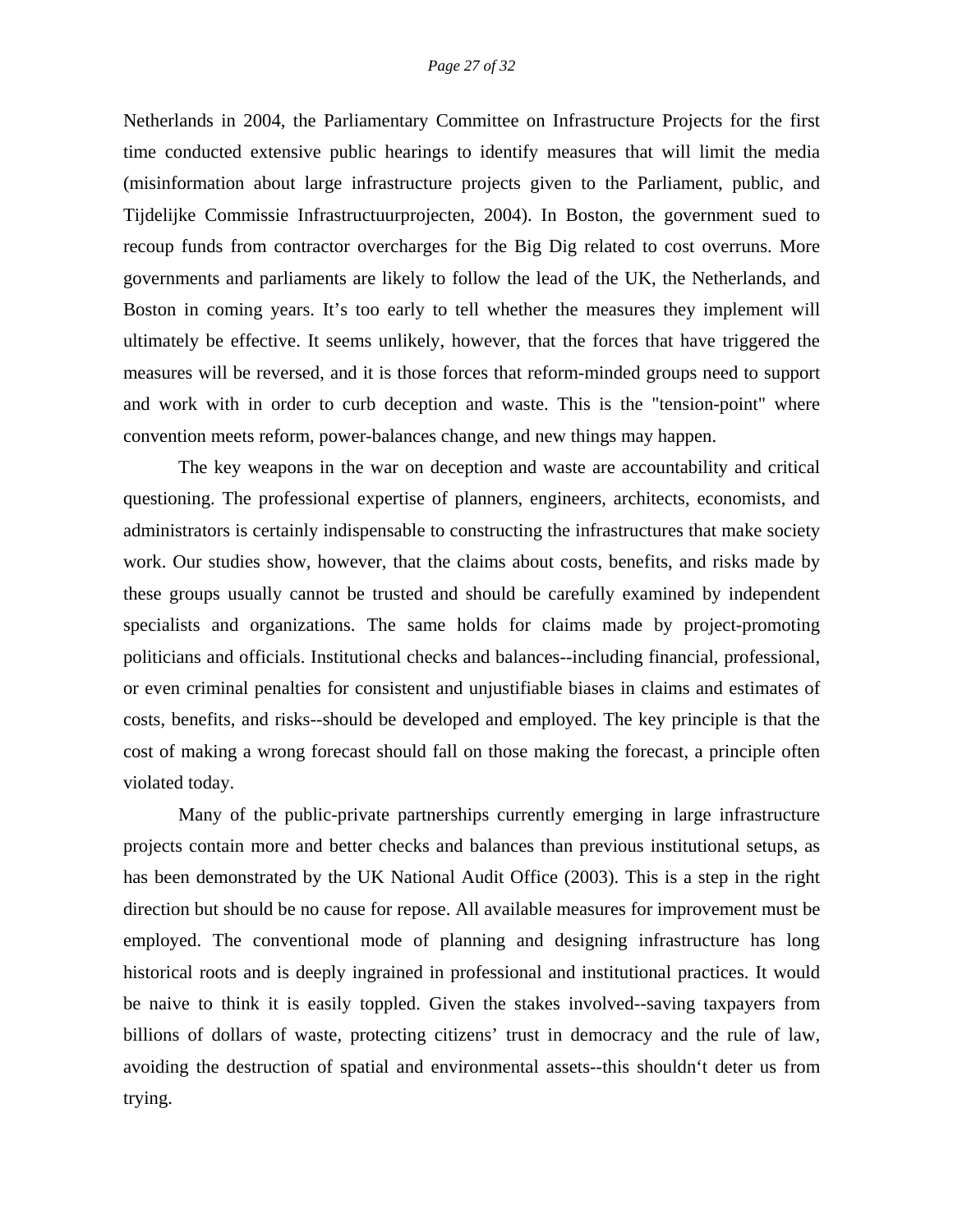# **References**

Altshuler, A. and D. Luberoff, 2003, *Mega-Projects: The Changing Politics of Urban Public Investment* (Washington, DC: Brookings Institution).

American Planning Association, 1991, AICP Code of Ethics and Professional Conduct. Adopted October 1978, as amended October 1991, http://www.planning.org

American Planning Association, 2005, "JAPA Article Calls on Planners to Help End Inaccuracies in Public Project Revenue Forecasting" http://www.planning.org/newsreleases/2005/ftp040705.htm, April 7

Ascher, W.,1979, *Forecasting: An appraisal for policy-makers and planners* (Baltimore: The Johns Hopkins University Press)

Bok, S., 1979, *Lying: moral choice in public and private life* (New York: Vintage)

Buehler, R., Griffin, D., and MacDonald, H., 1997, The role of motivated reasoning in optimistic time predictions. *Personality and Social Psychology Bulletin,* 23, 3, pp 238-247

Buehler, R., Griffin, D., and Ross, M., 1994, Exploring the "planning fallacy": Why people underestimate their task completion times. *Journal of Personality and Social Psychology,* 67, pp 366-381

Cliffe, L., Ramsey, M., & Bartlett, D., 2000, *The politics of lying: Implications for democracy* (London: Macmillan)

Flyvbjerg, B., 1996, The dark side of planning: Rationality and *Realrationalität*. In S. Mandelbaum, L. Mazza, and R. Burchell (Eds.), *Explorations in Planning Theory* (New Brunswick, NJ: Center for Urban Policy Research Press), pp 383-394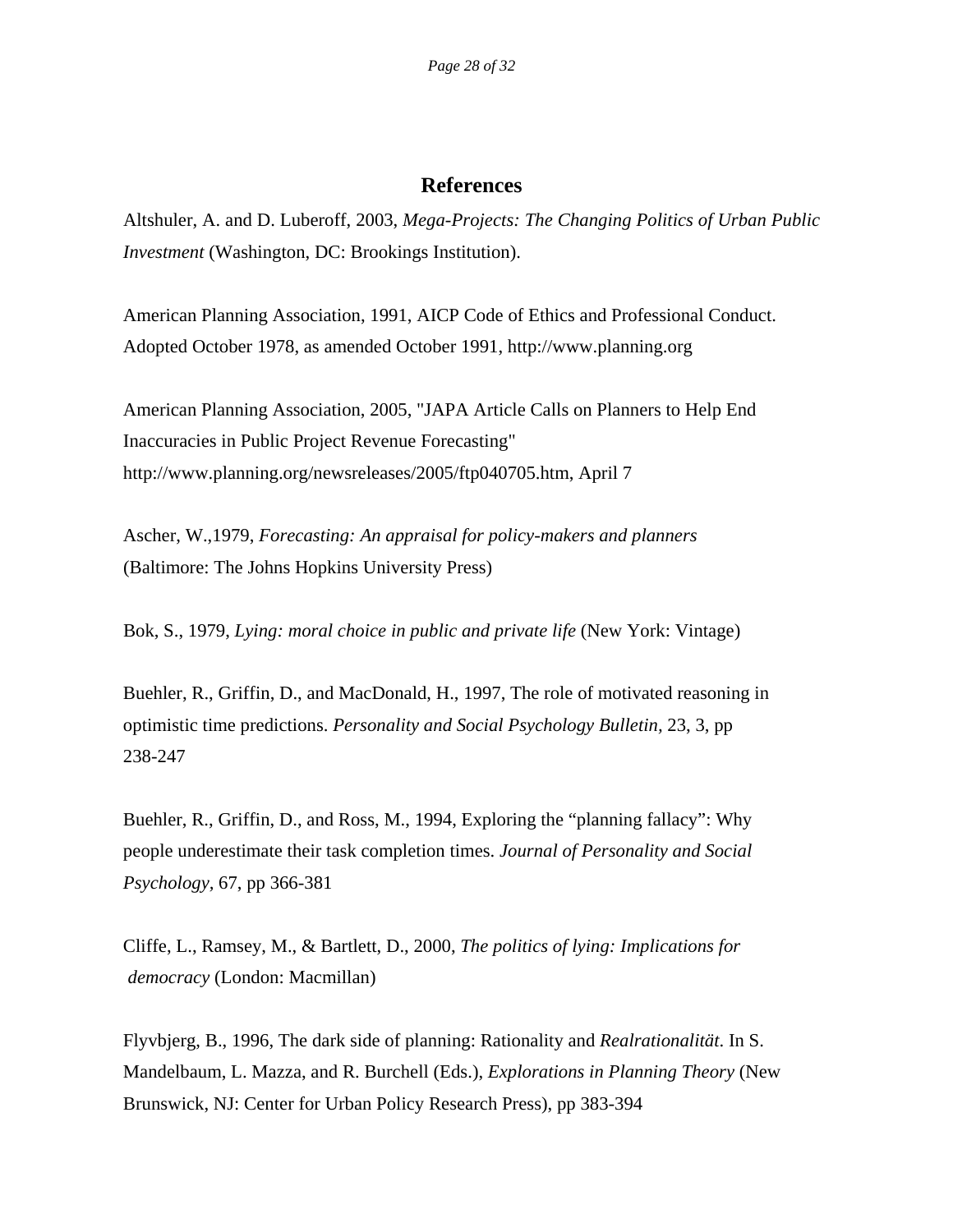Flyvbjerg, B., 1998, *Rationality and power: Democracy in practice* (Chicago: University of Chicago Press)

Flyvbjerg, B., 2003, Delusions of Success: Comment on Dan Lovallo and Daniel Kahneman. *Harvard Business Review*, December 2003, pp 121-122

Flyvbjerg, Bent, 2005a, "Design by Deception: The Politics of Megaproject Approval." *Harvard Design Magazine*, no. 22, Spring/Summer, pp 50-59

Flyvbjerg, Bent, 2005b, "Measuring Inaccuracy in Travel Demand Forecasting: Methodological Considerations Regarding Ramp Up and Sampling." *Transportation Research A*, vol. 39, no. 6, pp 522-530

Flyvbjerg, Bent, Nils Bruzelius, and Werner Rothengatter, 2003, *Megaprojects and Risk: An Anatomy of Ambition* (Cambridge University Press)

Flyvbjerg, Bent, 2004, "Megaprojects and Risk: A Conversation With Bent Flyvbjerg." Interview conducted by Renia Ehrenfeucht. *Critical Planning*, vol. 11, 2004, pp. 51-63.

Flyvbjerg, Bent and Cowi, 2004, *Procedures for Dealing with Optimism Bias in Transport Planning: Guidance Document* (London: UK Department for Transport)

Flyvbjerg, Bent, Mette K. Skamris Holm, and Søren L. Buhl, 2002, "Underestimating Costs in Public Works Projects: Error or Lie?" *Journal of the American Planning Association*, vol. 68, no. 3, Summer, pp 279-295

Flyvbjerg, Bent, Mette K. Skamris Holm, and Søren L. Buhl, 2004, "What Causes Cost Overrun in Transport Infrastructure Projects?" *Transport Reviews*, vol. 24, no. 1, pp 3-18

Flyvbjerg, Bent, Mette K. Skamris Holm, and Søren L. Buhl, 2005, "How (In)accurate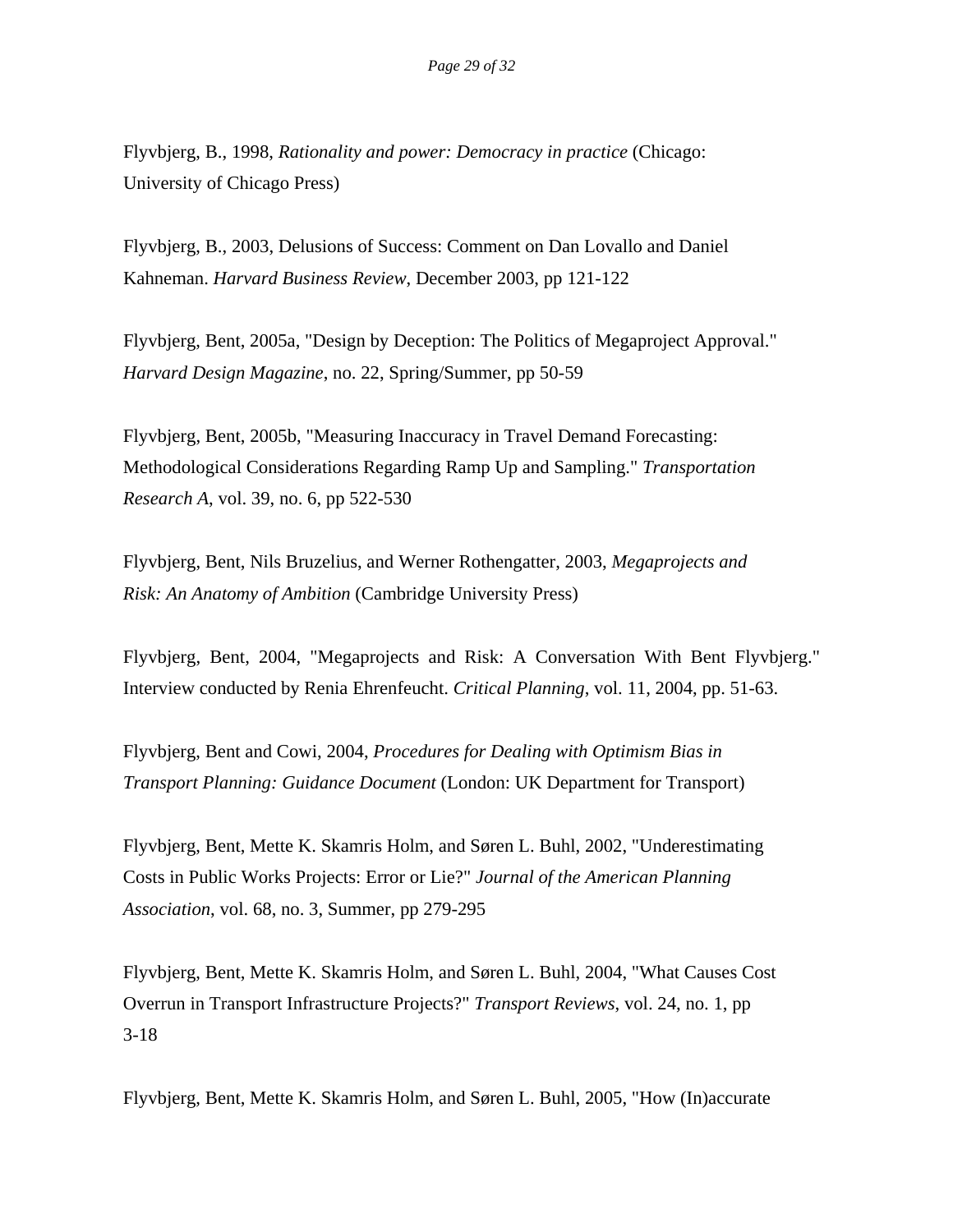Are Demand Forecasts in Public Works Projects? The Case of Transportation." *Journal of the American Planning Association*, vol. 71, no. 2, Spring, pp 131-146

Garett, M. and Wachs, M., 1996, *Transportation Planning on Trial: The Clean Air Act and Travel Forecastin* (Thousand Oaks, CA: Sage)

Gilovich, T., Griffin, D., and Kahneman, D., 2002, Eds., *Heuristics and Biases: The Psychology of Intuitive Judgment* (Cambridge University Press, 2002)

Gordon, P. and Wilson, R., 1984, "The Determinants of Light-Rail Transit Demand: An International Cross-Sectional Comparison." *Transportation Research A*, 18A(2), pp 135-140

HM Treasury, 2003, *The Green Book: Appraisal and Evaluation in Central Government, Treasury Guidance* (London: TSO)

Kahneman, D., 1994, New challenges to the rationality assumption. *Journal of Institutional and Theoretical Economics*, 150, pp 18-36

Kahneman, D. and Lovallo, D., 1993, Timid choices and bold forecasts: A cognitive perspective on risk taking. *Management Science*, 39, pp 17-31

Kahneman, D. and Tversky, A., 1979, "Prospect theory: An analysis of decisions under risk." *Econometrica*, 47, pp 313-327

Lovallo, Dan and Daniel Kahneman, 2003, "Delusions of Success: How Optimism Undermines Executives' Decisions," *Harvard Business Review*, July, pp 56-63

Morris, Peter W. G. and George H. Hough, 1987, *The Anatomy of Major Projects: A Study of the Reality of Project Management* (New York: John Wiley and Sons)

Mott MacDonald, 2002, *Review of Large Public Procurement in the UK*, study for HM